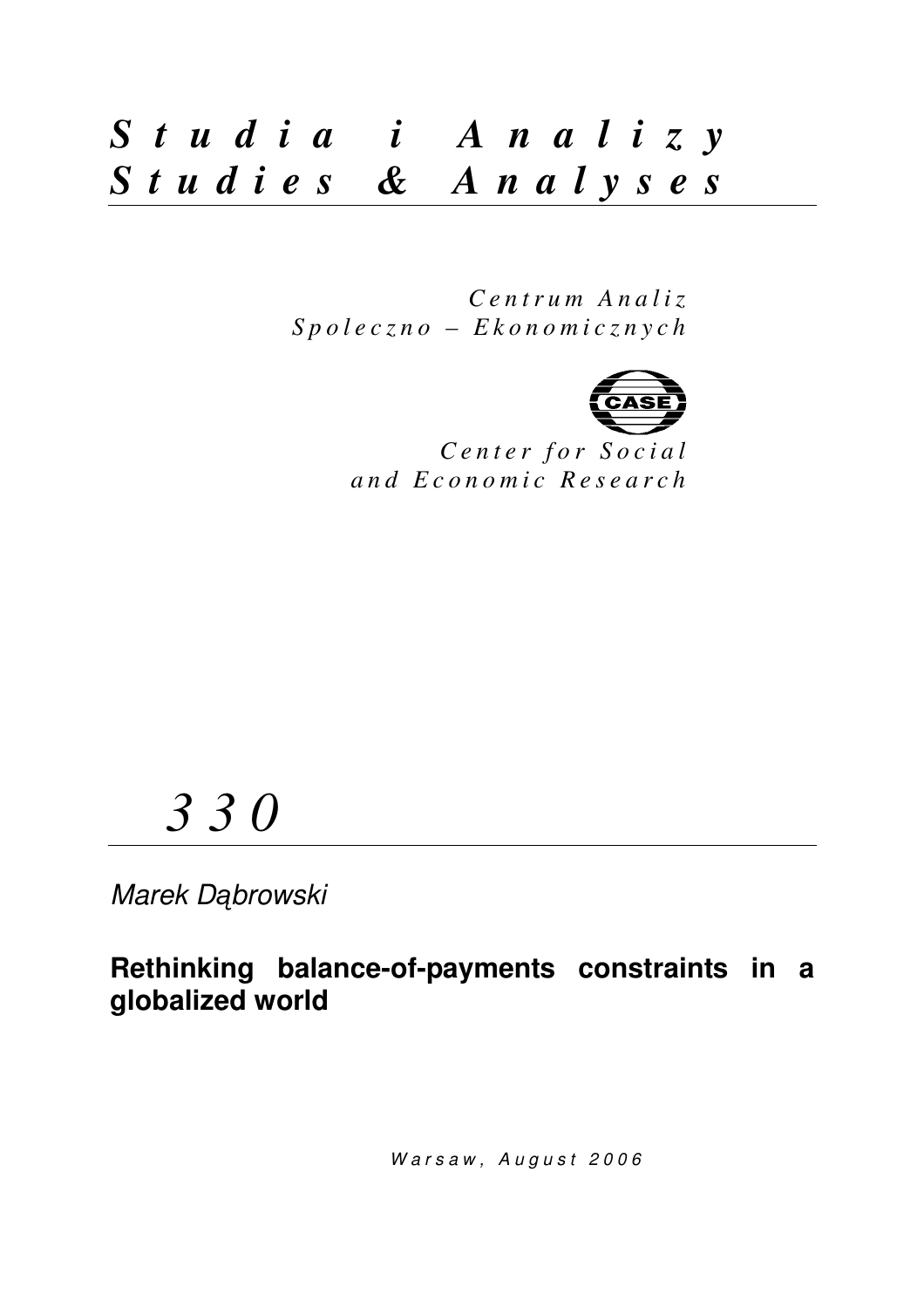

Materials published here have a working paper character. They can be subject to further publication. The views and opinions expressed here reflect the author(s) point of view and not necessarily those of CASE.

The publication was financed by Rabobank Polska S.A.

Keywords: **balance of payments, international investment position, current account, monetary union, globalization, global imbalances**

© CASE – Center for Social and Economic Research, Warsaw 2006

Graphic Design: Agnieszka Natalia Bury

ISSN 1506-1701, ISBN 978-83-7178-413-2 EAN 9788371784132

Publisher: CASE – Center for Social and Economic Research 12 Sienkiewicza, 00-944 Warsaw, Poland tel.: (48 22) 622 66 27, 828 61 33, fax: (48 22) 828 60 69 e-mail: case@case.com.pl http://www.case.com.pl/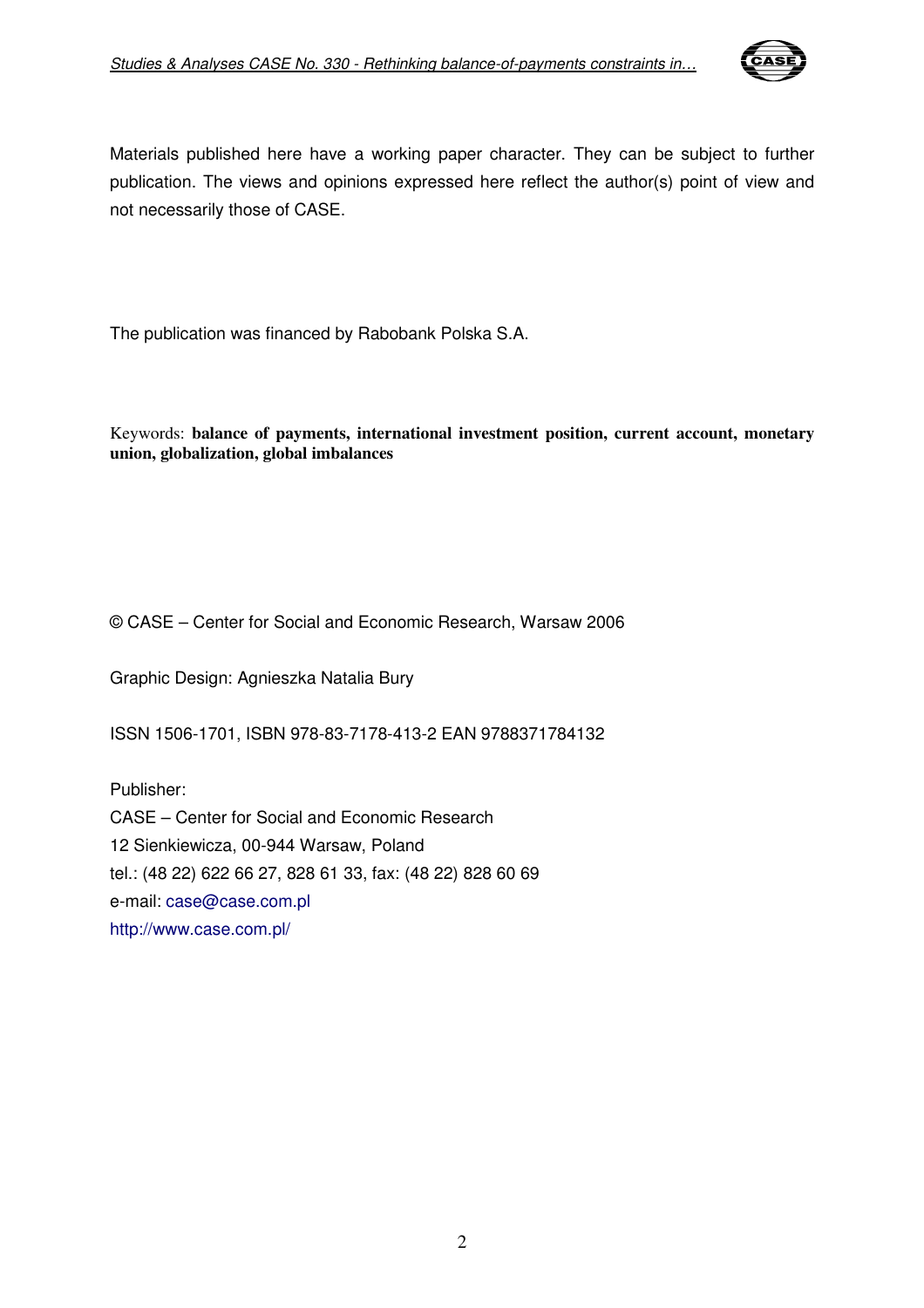

### **Contents**

| 2. HISTORICAL BACKGROUND: FROM A CLOSED ECONOMY TO THE GLOBALIZED |  |
|-------------------------------------------------------------------|--|
|                                                                   |  |
| 4. LOOKING FOR GREATER FLEXIBILITY IN ANALYZING BOP CONSTRAINTS12 |  |
|                                                                   |  |
|                                                                   |  |
| 7. POLICY IMPLICATIONS OF THE ALTERNATIVE ANALYTICAL FRAMEWORK17  |  |
|                                                                   |  |
|                                                                   |  |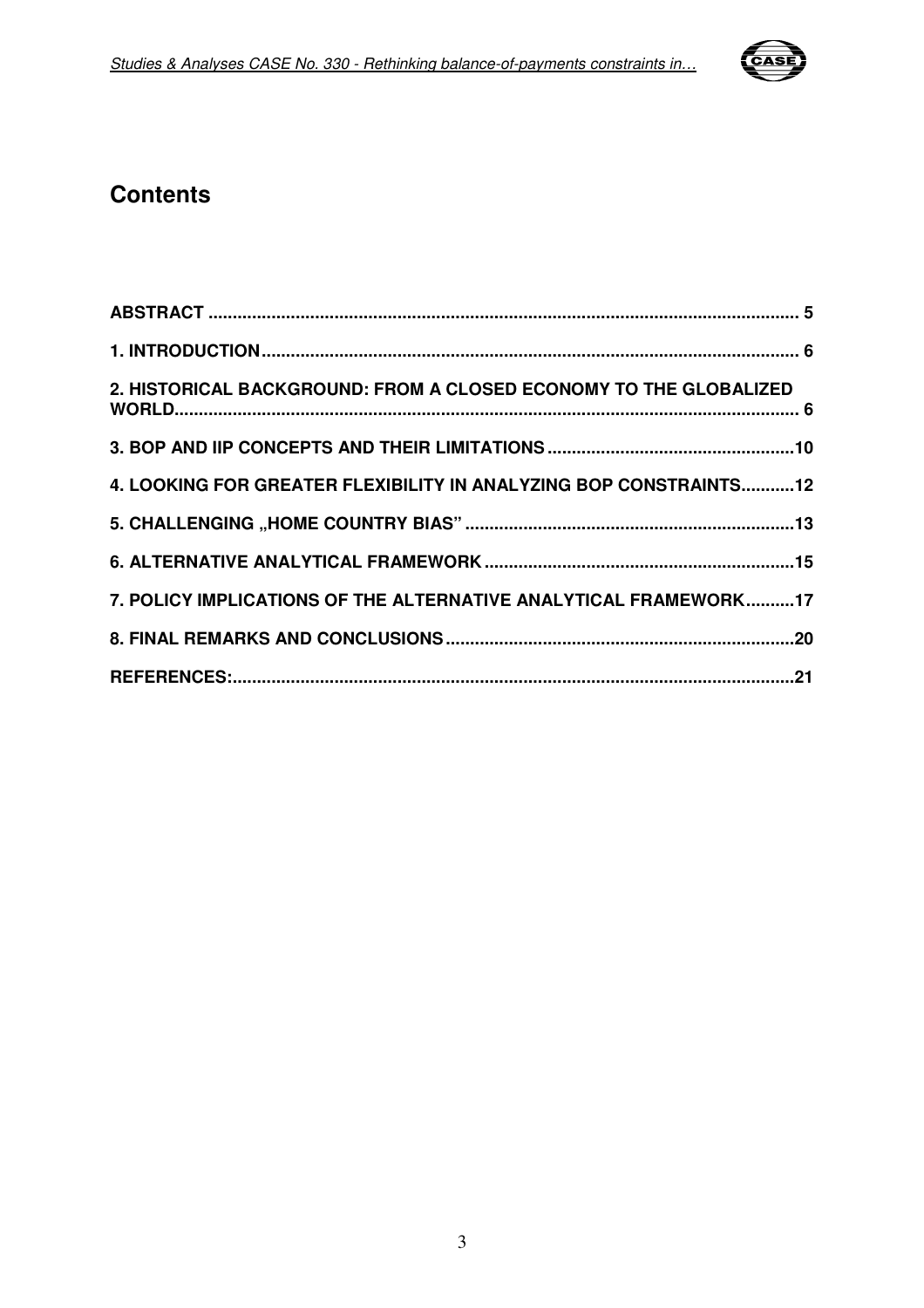

**Marek D**ą**browski,** Professor of Economics, Chairman of the Council of CASE – Center for Social and Economic Research in Warsaw, Chairman of the Supervisory Board of the CASE-Ukraine in Kiev, Member of the Board of Trustees of the Institute for the Economy in Transition in Moscow, Member of the Executive Committee of the European Association of the Comparative Economic Studies (EACES), Member of the Scientific Committee of the European Journal of Comparative Economics, and Member of the Consulting Board of the 'Economic Systems' journal. Former First Deputy Minister of Finance (1989-1990), Member of Parliament (1991-1993) and Member of the Monetary Policy Council of the National Bank of Poland (1998-2004). In the last fifteen years he has been involved in policy advising and policy research in Belarus, Bulgaria, Georgia, Iraq, Kazakhstan, Kyrgyzstan, Macedonia, Moldova, Mongolia, Poland, Romania, Russia, Serbia, Turkmenistan, Ukraine and Uzbekistan and in a number of international research projects related to monetary and fiscal policies, currency crises, international financial architecture, EU and EMU enlargement, perspectives of European integration, European Neighborhood Policy and the political economy of transition. He was served as a consultant to the World Bank and UNDP.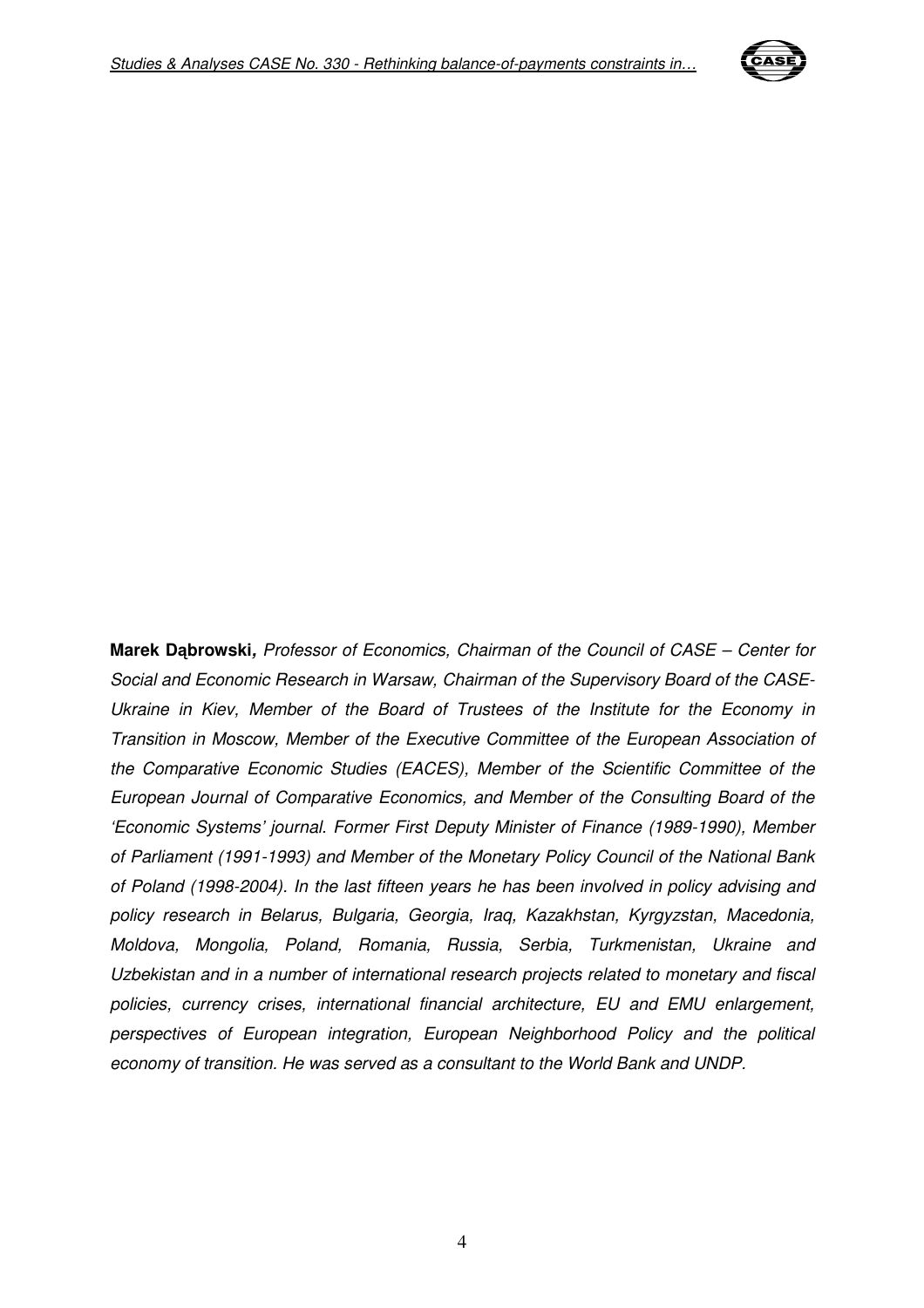

## **Abstract**

This paper confronts the traditional balance-of-payments (BoP) analytical framework (with its dominant focus on the size of a given country's current account imbalance and its external liabilities) with the contemporary realities of highly integrated international capital markets and cross-country capital mobility. Some key implicit assumptions of the traditional framework like those of a fixed residence of capital owners and home country bias are challenged and an alternative set of assumptions is offered. These reflect the unrestricted character of private capital flows (with no "home country bias" and fixed domicile) determined mostly by the expected rate of return. As a result, the importance of BoP constraints (in their "orthodox" interpretation) diminishes and they disappear completely with respect to individual member states within a highly integrated monetary union. This does not mean, however, immunization from other kinds of macroeconomic risks.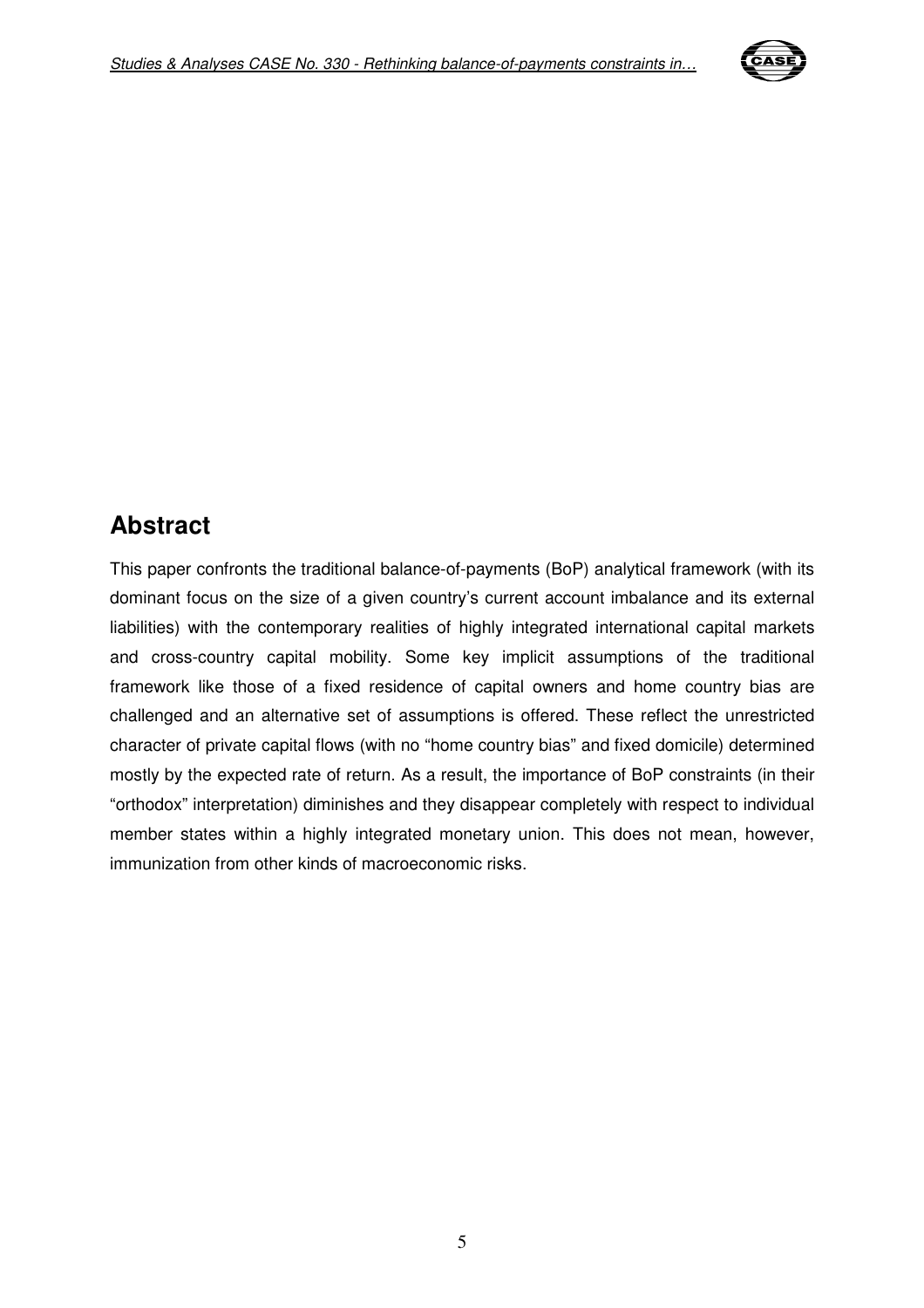

#### **1. Introduction**

The purpose of this paper is to confront the traditional balance-of-payments (BoP) analytical framework (with its dominant focus on the size of a country's current account imbalance and its external liabilities) with the contemporary realities of highly integrated international capital markets and cross-country capital mobility  $^{1}$ . As a result, we are going to challenge the conventional wisdom about BoP constraints with respect to the individual national economy and offer an alternative way of approaching this policy dilemma.

We will start with a short historical analysis and some stylized facts, which illustrate an increasing contradiction between the rigorous and quite schematic treatment of persistent current account deficits and increasing cross-border capital mobility (Section 2). Then we will analyze in-depth the conceptual limitations of a traditional BoP analytical framework based on the implicit assumption of fixed residence of capital owners (Section 3) and attempts to make this concept more flexible (Section 4). In Section 5 we challenge "home country bias" originating from the Feldstein-Horioka puzzle. Section 6 offers an alternative set of assumptions reflecting the contemporary realities of a world of unrestricted capital movement and the resulting alternative analytical framework with respect to BoP constraints (including the special case of monetary union). In Section 7 we discuss the policy implications of the new analytical framework. Section 8 contains final remarks, conclusions and proposals with respect to future research.

Our analysis concentrates mostly on conceptual issues with only selective reference to empirical evidence provided by other authors. Thus, this is a non-technical and nonformalized policy essay rather than a standard academic paper based on rigorous theoretical modeling and quantitative techniques of statistical or econometric verification.

#### **2. Historical background: from a closed economy to the globalized world**

The economic history of most of the 20th century (after the Great Depression and until at least the beginning of the 1980s) was characterized by far-reaching trade protectionism and capital movement restrictions, the collapse of the gold standard and an increasing number of national, fiat currencies (at least partly inconvertible), and the rapidly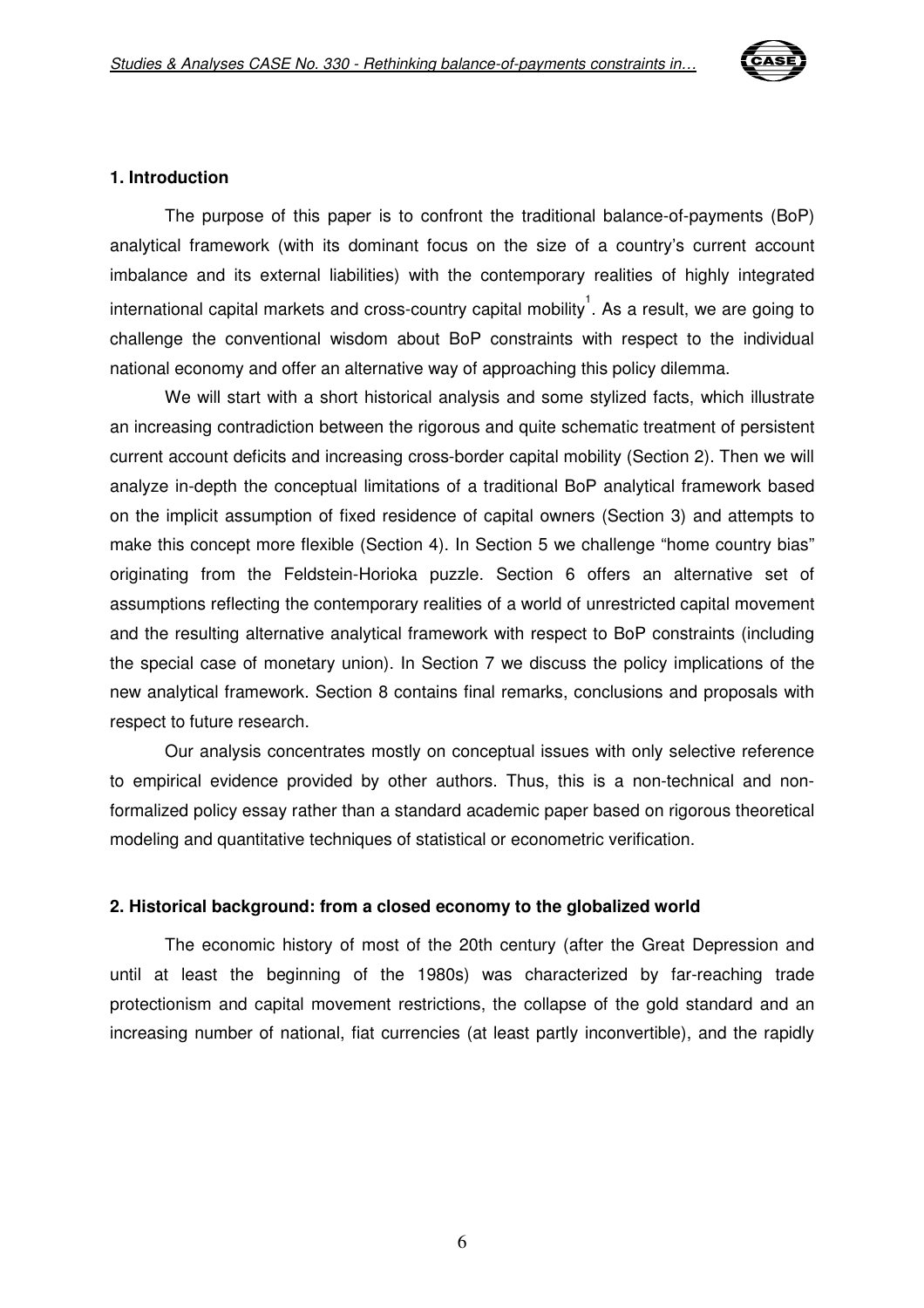

increasing role of governments in economic life and ownership of productive assets, including the determination of saving and investment decisions. Under these circumstances an analytical framework concentrating on a single national economy, being closed or only partly open, seemed to be a highly accurate approach.

The assumptions that a particular national economy functions in at least partial isolation from the rest of the world and the national government is fully sovereign in many important economic policy areas affected a large number of theoretical models and practical policy recommendations related, for example, to monetary and fiscal policies, demand management, counter-cyclical fine tuning, domestic income redistribution, external balances, etc. This assumption was not always explicitly articulated or even realized fully by individual authors but just implicitly accepted or taken as given. One of the best examples relates to the implicit assumption that a national monetary authority has a full and effective monopoly in issuing money and is able to prevent economic agents from currency substitution, an assumption which has become increasingly irrelevant in the era of globalization (see Dabrowski, 2001; 2004).

Presently, we live in a world of much bigger trans-border capital mobility than was the case in the decades of the 1960s or 1970s. There are several factors which have contributed to this increased mobility:

- advancing capital account liberalisation, which affected not only the developed countries but also several developing ones<sup>2</sup>;
- liberalisation of financial markets and banking systems;

 $\overline{a}$ 

- trans-national expansion of large banks and other financial corporations;
- privatisation of banks and other financial institutions previously often publicly owned;
- rapid progress in information and communication technologies (ICT), which helped to integrate technically individual financial markets into the single global market, decreased transaction costs in the financial industry and contributed to several financial sector innovations.

<sup>1</sup> This is a revised version of the paper entitled "Current account imbalances and monetary union (conceptual issues)" prepared for the 3rd EUROFRAME Conference on Economic Policy Issues in the European Union, Berlin, June 2, 2006. I am grateful to participants of this conference for their critical and constructive comments to this earlier version. James Cabot helped me to edit the final version. In addition, I would like to thank Wojciech Paczynski, Artur Radziwill, Christoph B. Rosenberg and Jacek Rostowski for the opportunity to discuss with them several issues analyzed in this paper. While their comments helped me to conceptualize my analysis and inspired some ideas and arguments presented in this paper, its content and quality as well as the concrete opinions and conclusions presented here are my sole responsibility.

<sup>2</sup> Among big developing countries, China and India continue capital account restrictions although on a smaller scale than before.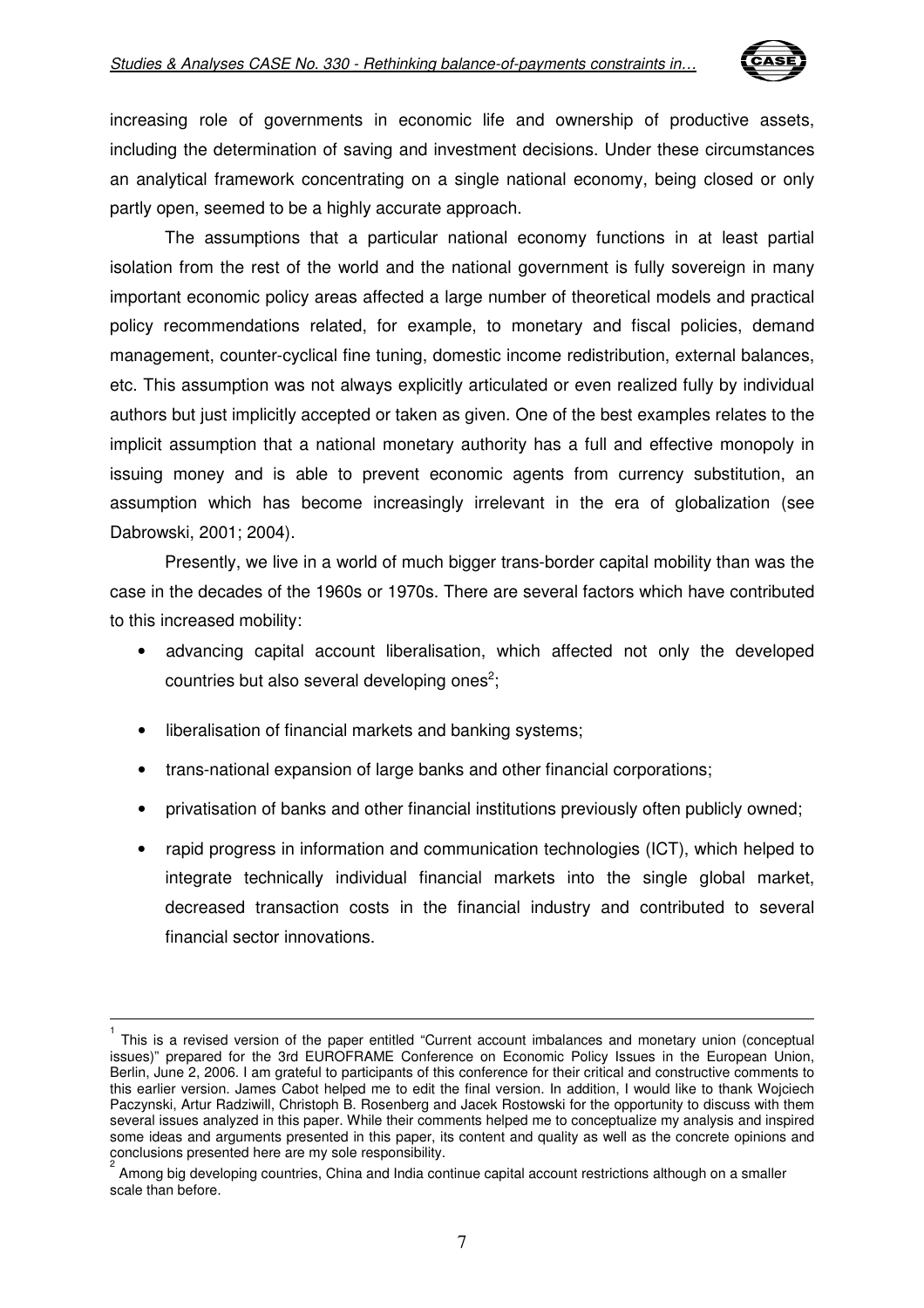

Although the question of whether the world economy has returned to the pre-WWI relative scale of international capital flows remains open<sup>3</sup> the current level of international capital market integration is definitely closer to the pre-WWI era than to the first three decades following WWII.

In a world of mostly unrestricted capital flows and increasing integration of financial markets, owners of capital are seeking the highest expected rate of return disregarding national boundaries. As individual economies offer various rates of return (which may be determined by a numbers of factors such as labor costs, tax burden, regulatory environment, effective protection of property rights and various economic and political risks) and, at the same time, represent various rates of national saving, some countries become saving importers while others – saving exporters. Assuming that the above mentioned differences persist over a longer period of time, the saving-investment imbalances may have a sustainable character.

This becomes even more obvious in the case of Economic and Monetary Union (EMU) in Europe or any other monetary union where cross-country capital flows can be seen as capital movement between two regions of one country rather than traditional BoP between separate countries. However, such an interpretation of the nature of capital flows and (automatically) resulting current account imbalances contradicts a traditional BoP analytical framework based on the explicit or implicit assumption that today's current account deficit must be compensated by future current account surpluses (i.e. that a current account must be balanced at least over the long term). As a consequence, the traditional analytical framework assumes that net capital inflow leads to the accumulation of a country's external liabilities, which (i) cannot grow indefinitely, (ii) must be repaid at some point, (iii) and that the higher they are, the more vulnerable the country's external position is.

 $\overline{a}$ 

<sup>3</sup> See e.g. Ferguson (2004, pp. 186-193) who claims that the scale of globalization was bigger before WWI than now and who associates this historical phenomenon with the existence of the liberal British Empire ("Anglobalization" in the author's terminology).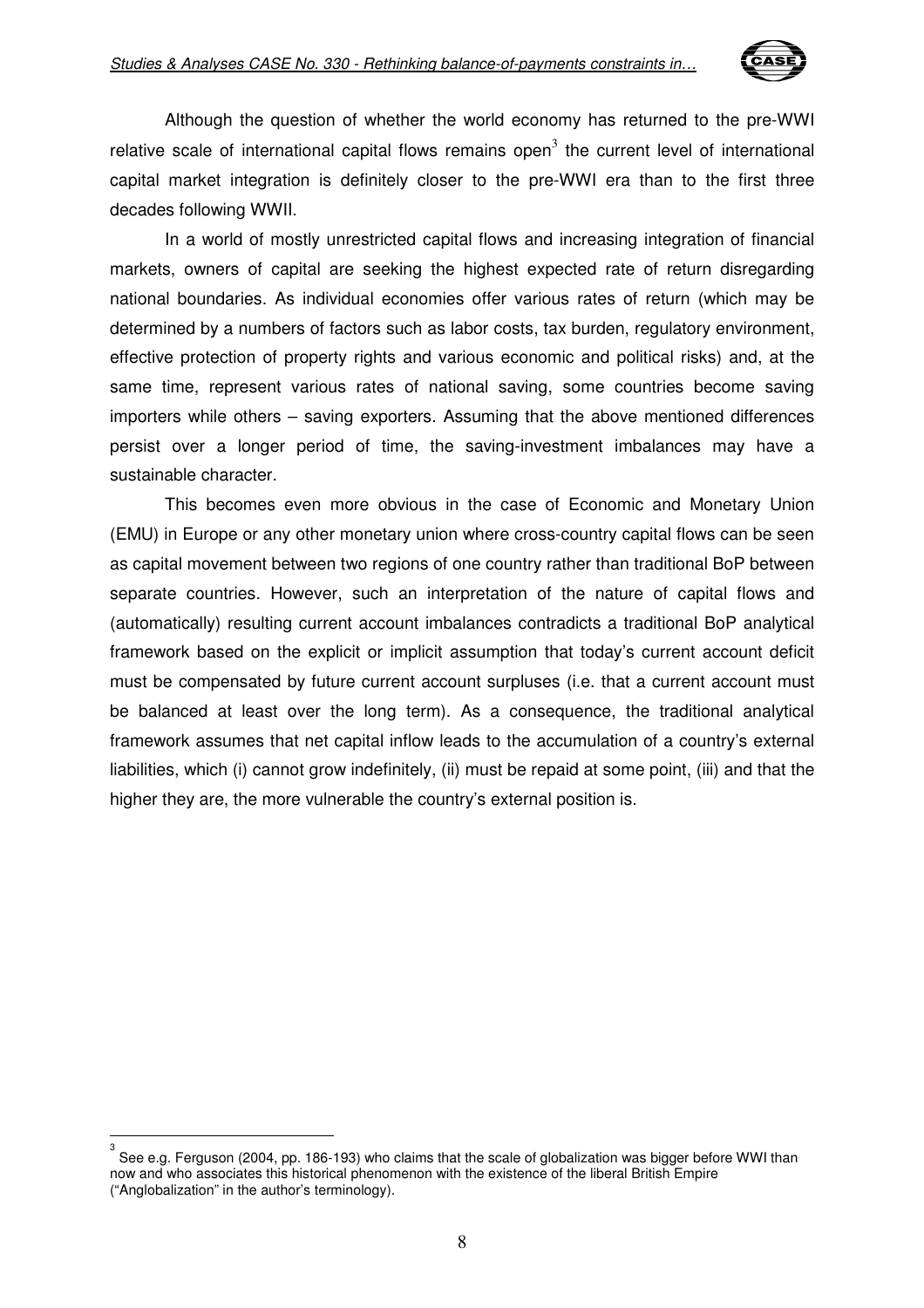

#### **Table 1: Current account deficit in NMS, EU candidates and potential future EU candidates, % of GDP, 1998-2005**

|                                   | 1998    | 1999    | 2000    | 2001    | 2002    | 2003    | 2004    | 2005    |
|-----------------------------------|---------|---------|---------|---------|---------|---------|---------|---------|
| <b>Central and eastern Europe</b> | $-3.1$  | $-4.4$  | $-5.3$  | $-2.7$  | $-3.5$  | $-4.3$  | $-5.7$  | $-5.2$  |
| Albania                           | $-3.6$  | 2.3     | $-3.6$  | $-2.8$  | $-7.1$  | $-5.5$  | $-3.8$  | $-5.6$  |
| Bosnia and Herzegovina            | $-8.4$  | $-9.1$  | $-17.5$ | $-20.0$ | $-26.5$ | $-22.4$ | $-24.4$ | $-26.4$ |
| Bulgaria                          | $-0.5$  | $-5.0$  | $-5.6$  | $-7.3$  | $-5.6$  | $-9.2$  | $-5.8$  | $-11.8$ |
| Croatia                           | $-6.7$  | $-7.0$  | $-2.6$  | $-3.7$  | $-8.4$  | $-6.3$  | $-5.6$  | $-6.0$  |
| Czech Republic                    | $-2.0$  | $-2.5$  | $-4.9$  | $-5.4$  | $-5.6$  | $-6.3$  | $-6.0$  | $-2.1$  |
| Estonia                           | $-8.7$  | $-4.4$  | $-5.5$  | $-5.6$  | $-10.2$ | $-12.1$ | $-12.7$ | $-10.5$ |
| Hungary                           | $-7.2$  | $-7.9$  | $-8.5$  | $-6.2$  | $-7.1$  | $-8.7$  | $-8.8$  | $-7.9$  |
| Latvia                            | $-9.0$  | $-9.0$  | $-4.8$  | $-7.6$  | $-6.6$  | $-8.1$  | $-12.9$ | $-12.5$ |
| Lithuania                         | $-11.7$ | $-11.0$ | $-5.9$  | $-4.7$  | $-5.2$  | $-6.9$  | $-7.7$  | $-7.5$  |
| Macedonia, FYR                    | $-7.5$  | $-0.9$  | $-2.0$  | $-5.7$  | $-8.4$  | $-3.4$  | $-7.6$  | $-0.8$  |
| Malta                             | $-6.2$  | $-3.4$  | $-12.6$ | $-4.4$  | 0.3     | $-5.8$  | $-10.4$ | $-6.7$  |
| Poland                            | $-4.0$  | $-7.4$  | $-5.8$  | $-2.8$  | $-2.5$  | $-2.1$  | $-4.1$  | $-1.6$  |
| Romania                           | $-7.1$  | $-4.1$  | $-3.7$  | $-5.5$  | $-3.3$  | $-5.8$  | $-8.4$  | $-8.7$  |
| Serbia and Montenegro             | $-4.8$  | $-7.5$  | $-3.9$  | $-4.6$  | $-8.9$  | $-9.7$  | $-12.5$ | $-8.8$  |
| Slovak Republic                   | $-9.6$  | $-4.8$  | $-3.5$  | $-8.4$  | $-8.0$  | $-0.9$  | $-3.5$  | $-7.2$  |
| Slovenia                          | $-0.5$  | $-3.2$  | $-2.8$  | 0.2     | 1.4     | $-0.4$  | $-2.1$  | $-0.9$  |
| Turkey                            | 1.0     | $-0.7$  | $-5.0$  | 2.4     | $-0.8$  | $-3.3$  | $-5.2$  | $-6.3$  |

#### Source: WEO, 2006, Table 31, p. 225

 $\overline{\phantom{a}}$ 

The actual attitude to the EU new member states (NMS) is the best example of this misconception. For many reasons, NMS offer a higher rate of return and, therefore, they attract a substantial amount of foreign investment. Most of them are about to join the EMU in the next few years, so the exchange rate risk is considered to be negligible by financial markets<sup>4</sup>, additionally stimulating capital inflow. The fastest-growing Baltic countries, which represent the most prudent monetary and fiscal fundamentals and most flexible and business-friendly microeconomic environment, attract the largest net capital inflows and run the highest current account deficits for many subsequent years (see Table 1). Paradoxically, they are considered as externally fragile and vulnerable in some policy analyzes, which use the traditional BoP analytical framework (see e.g. Deutsche Bundesbank, 2006; Lane and Milesi-Ferretti, 2006).

This kind of contradiction between contemporary realities and the conventional instruments for assessing a country's macroeconomic health calls for rethinking the analytical approach with respect to a country's external constraints. As BoP and the related statistical tool of international investment position (IIP) usually play a crucial role in standard analyzes of a country's external sustainability, the task of rethinking must start from identifying all explicit and implicit assumptions behind these concepts and understanding the analytical limitations imposed by these assumptions.

<sup>4</sup> Some of the NMS and EU candidate countries - Estonia from 1992, Bulgaria from 1997 and Lithuania from 2001 – run euro-denominated currency boards, so they already belong (in an economic sense) to the Eurozone. The same may be assumed with respect to the ERM-2 members (Slovenia, Latvia, Cyprus, Malta and Slovakia) where the risk of changing a central parity seems to be minimal.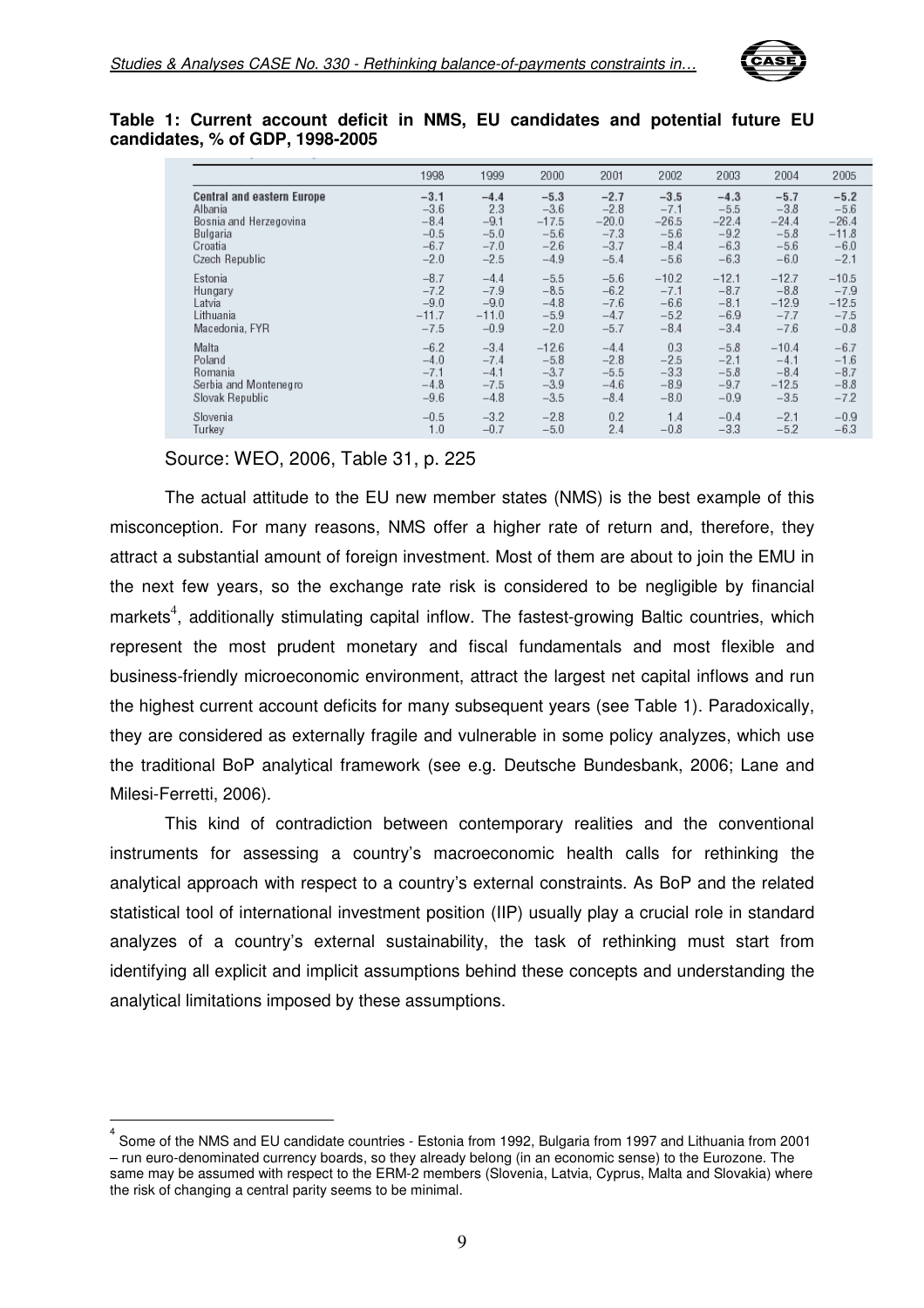

#### **3. BoP and IIP concepts and their limitations**

BoP is a statistical concept aiming to provide a picture of a country's external transactions in a given period of time (usually quarter or year). While BoP illustrates external flows, a related concept of IIP deals with stocks – it provides a picture of a country's external assets and liabilities at a given time point. Obviously, the accuracy and analytical usefulness of both tools depends very much on the availability and quality of statistical data, which may be a serious problem in many countries, for a variety of reasons.

As with any statistical concept, BoP and IIP cannot provide answers to all questions and fit well the specifics of every country in every period of time. So, those who want to use these tools for analytical purposes must be fully aware of their limitations. Unfortunately, this is not always the case, even in the rigorous academic literature, nevermind less rigorous financial market or policy analyzes.

What are the most frequent simplifications with respect to BoP and IIP analyzes?

First, analyzes of external transactions may involve different concepts of what is "foreign" vs. "domestic": by residency, by currency or by jurisdiction. While in closed economies with inconvertible currencies these were practically almost identical, this is not the case in the highly integrated global economy<sup>5</sup>. Both BoP and IIP are concepts based on residency, so they do not necessarily provide a correct picture of currency mismatches and vulnerabilities. Transactions are conducted in various currencies, the same concerns denomination of assets and liabilities. As a result, exchange rate fluctuations may cause valuation differences in assets and liabilities, sometimes of a substantial amount (see e.g. Lane and Milesi-Ferretti, 2005 in relation to US in the first half of 2000s).

Second, in statistical and analytical practice BoP and IIP involve very often an additional implicit (not clearly articulated and not always well recognized) assumption that capital ownership residency has a fixed character (or, put more softly, that its change is highly unlikely). This means that investment in country A, financed by saving coming from country  $B^6$ , will "belong" to the latter, including its right to repatriate a factor income (interest or dividend) and - eventually - the invested capital stock. In the subsequent parts of this paper we will challenge this implicit assumption.

Third, BoP summarizes all kinds of external transactions conducted by a country's residents and IIP covers all external assets and liabilities belonging to them. While both statistical tools allow for a far going disaggregation of the analyzed flows and stocks by various categories and subcategories, most analysts do not go so deeply. They just limit their efforts to observing and commenting on "crude" aggregates such as a country's current

 5 I am very grateful to Christoph B. Rosenberg for drawing my attention to this distinction.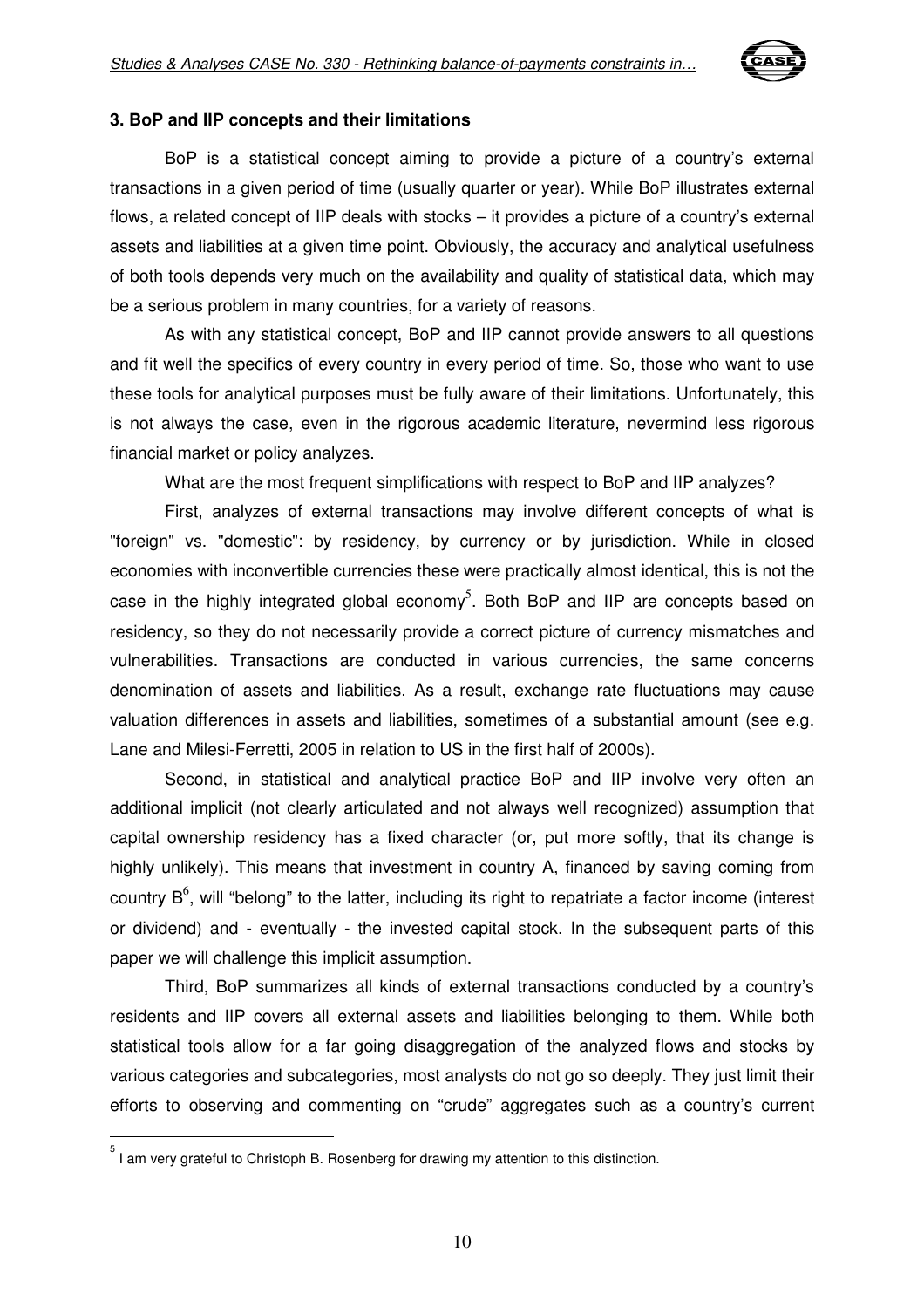

account balance or net investment position. This must lead inevitably to simplified judgments and conclusions.

For example, BoP covers both private and government transactions and IIP – both private and public assets and liabilities. If ones analyzes only the "crude" aggregates she/he assumes implicitly their homogenous character and a kind of national-level collective responsibility for all of them. The widely used statistical/analytical methodology, under which private external debt is added to the public (or publicly guaranteed) external debt (see e.g. WEO, 2006, tables 37-41; pp. 238-245) is the best example here. Each loan obtained by a domestic agent from a foreign creditor is considered as a country's liability, even if it does not involve explicit or implicit government guarantees.

Such an approach could be justified in the case of centrally planned economies with dominant public ownership and government control of external transactions. However, this cannot be accepted in the case of market economies fully integrated with the outside world and with a dominant role of private ownership and private transactions.

Fourth, the additional complication comes from simplified and sometimes confusing terminology used in many analyzes<sup>7</sup>. For example, any current account deficit is considered as evidence of a country's borrowing and any foreign liability - a country's debt. Such an approach disregards various compositions of capital flows (credit, equity transactions, and transfers).

This may lead to serious mistakes in terms of proposed policy conclusions and recommendations, especially as one looks at these indicators mostly from the point of view of the simple external sustainability formulas (see below). For example, countries which offer favourable business climate and bring a lot of foreign investments (which means usually large current account deficits) may be considered as macroeconomically vulnerable (as in the case of the Baltic states described in the previous section). On the other hand, countries with a poor business climate and resulting sustainable net capital outflow (the example of many CIS countries) will enjoy current account surpluses considered usually as a sign of macroeconomic health.

All the above mentioned analytical simplifications and implicit assumptions have far going consequences for understanding the nature of BoP constraints. Even if one accepts the existence of investment-saving imbalances (which is hard to avoid against the vast empirical evidence of such imbalances) they will be considered as temporary deviations from

 $\overline{a}$ 

<sup>6</sup> For the purpose of this paper we assume a very simple model of the global economy consisting of two countries: A and B.

<sup>7</sup> For example, Lane and Milesi-Ferretti (2005) frequently use notions of "creditor countries/nations" and "debtor countries/nations" having in mind all kind of capital account transactions, i.e. not only credit flows. In IMF (2002) the very similar methodology of sustainability analysis has been proposed for both fiscal and current account deficits.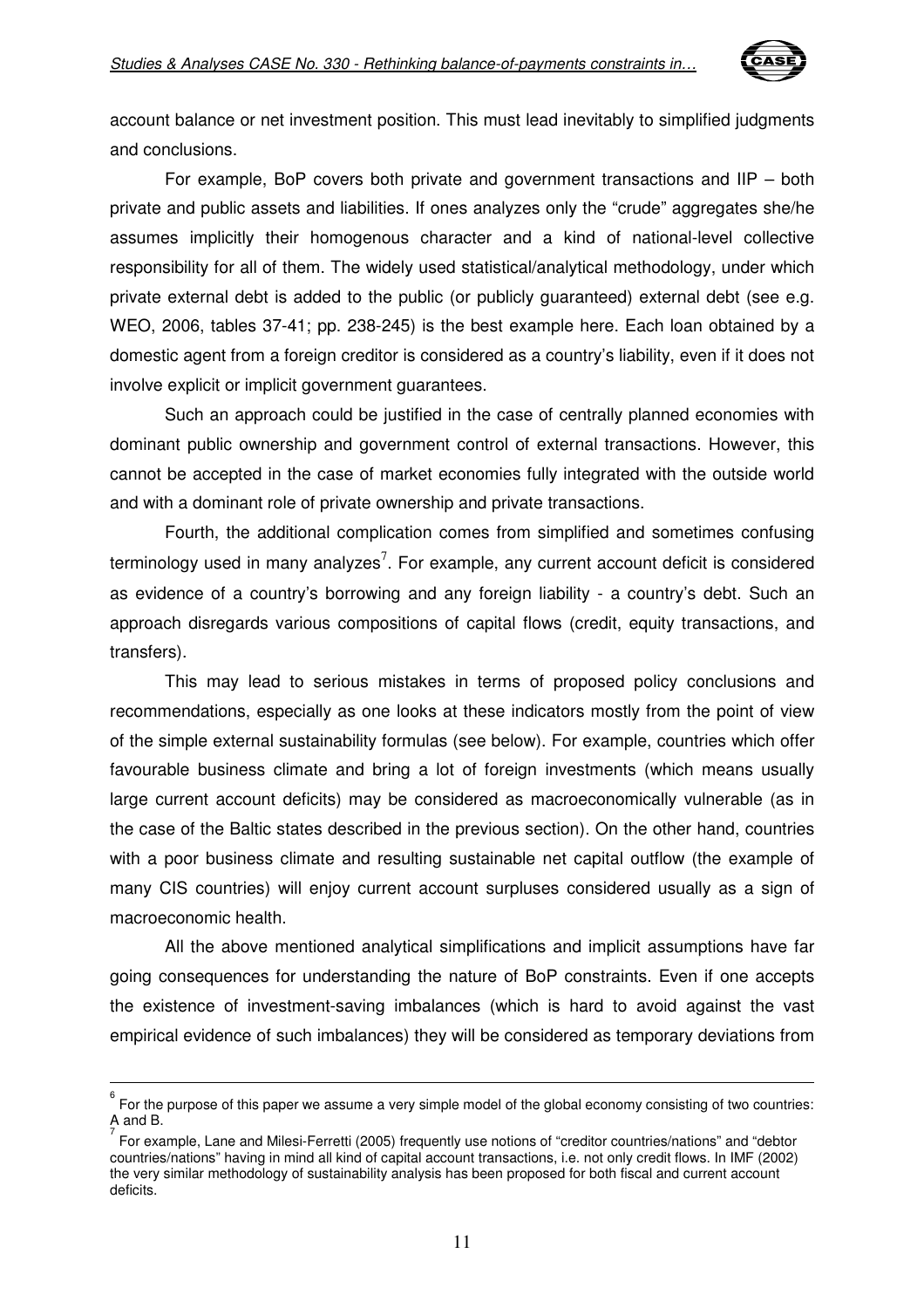

the long-term equilibrium with a necessity to close this gap over the medium-to-long term perspective. Put differently, a country's IIP is expected to come back to balance over the medium-to long term.

#### **4. Looking for greater flexibility in analyzing BoP constraints**

The phenomenon of large current account imbalances could not go unnoticed by economic theory. The last two decades have brought several theoretical models of BoP, which analyze both causes and consequences of current account imbalances, particularly for countries that are capital importers. One must recognize the considerable progress and flexibility demonstrated both by the theory and by policy-oriented analytical methodology in response to these new circumstances.

Regarding the causes of current account imbalances, the emphasis has been gradually moved from an analysis of the demand factors (excessive spending due to lax monetary, fiscal or income policies leading to a current account deficit, which must be financed by external borrowing) towards the "push" or "supply side" factors (excessive saving in some countries or regions, which must be invested elsewhere).

Most recently, the role of demand vs. supply side factors has been discussed in the context of the so-called "global imbalances" (for an analytical overview see WEO, 2005, Chapter 2). On the one hand, an interesting concept of the "global saving glut" has been offered by Bernanke (2005) referring to a phenomenon of persistent current account surpluses in some countries and regions like East Asia or the Middle East. These surpluses must be accommodated by other economies like the US, other Anglo-Saxon developed countries or the EU NMS (see Macfarlane, 2005). On the other hand, Gros, Mayer & Ubide (2006; Chapter 4) confront hypotheses of "global saving glut" and "global liquidity glut," the latter caused by the lax monetary policies of the main industrialized countries.

The traditional analytical framework has considered a persistent current account deficit as an unsustainable phenomenon and a serious risk factor, which may provoke a speculative attack against a debtor's currency and cause a currency crisis $^8$ .

There is a large body of analytical literature on the so-called early warning indicators, trying to figure out what level of current account deficit and how long run may indicate the forthcoming danger of a currency crisis (see e.g. Kaminsky, Lizondo and Reinhard, 1998; Milesi-Ferettti and Razin, 1998). This direction of analytical studies became particularly popular and appealing in the second half of 1990s after the Mexican and Asian crises. In its extreme version it led Summers (1996) to warn that any current account deficit in excess of 5% of GDP should be subject to attention. This gave birth to the "5% Doctrine", which was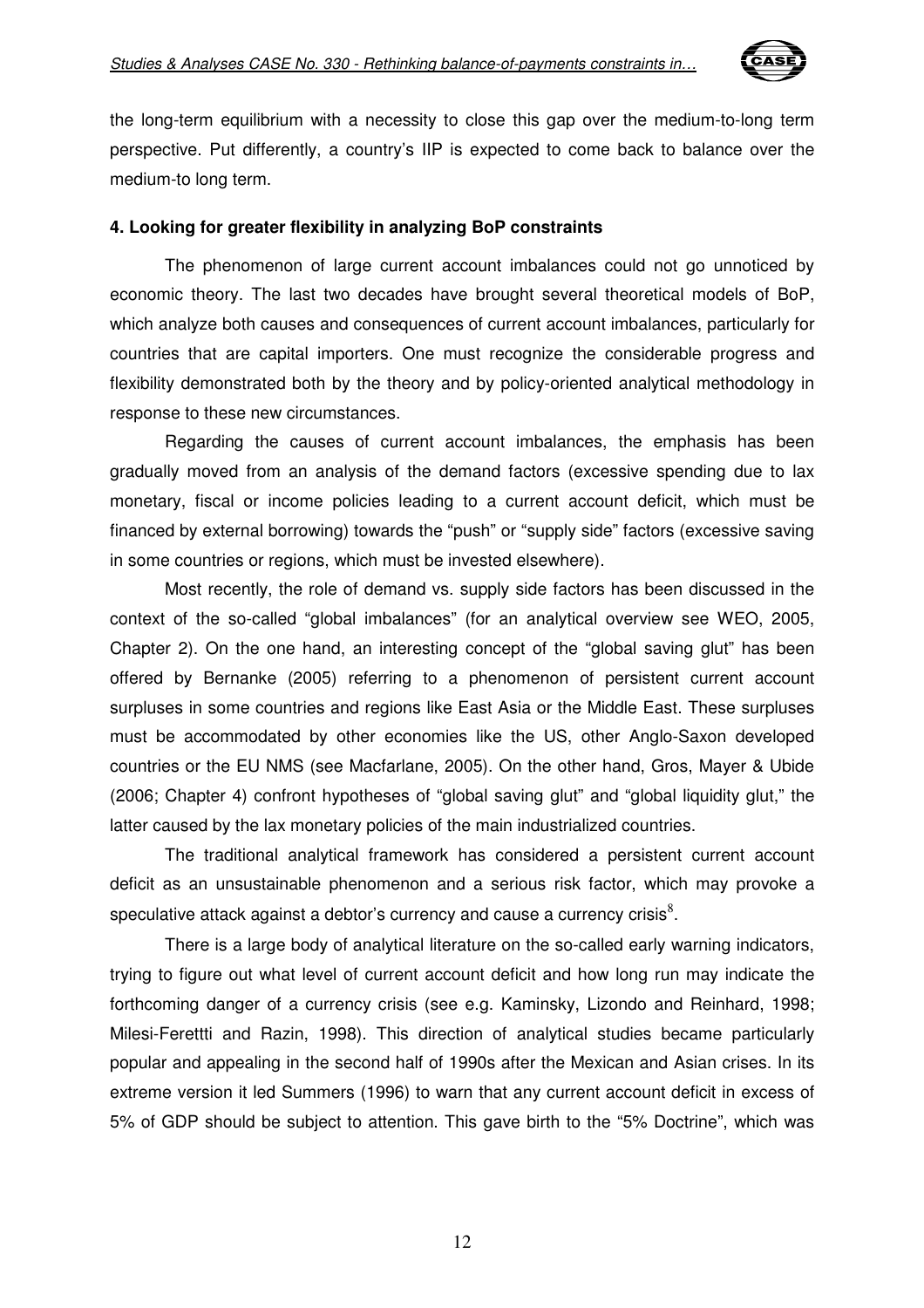

adopted in the practice of both the IMF and private investors in the late 1990s (some other analysts used the threshold of 4%).

However, obvious empirical evidence - not every country running a persistent current account deficit becomes a victim of currency crisis and there are crises in countries running current account surpluses or having current account in balance - has called for a more flexible analytical approach and the latter has gone in at least two directions.

First, various kinds of inter-temporal BoP models accept the possibility to run current account deficits as long as imported savings generate a higher rate of investment and a high rate of return from these investments, allowing to repay the borrowed money in the future (see e.g. Obstfeld & Rogoff, 1996, Chapter 2). Second, FDI and other kinds of long-term investments are distinguished from pure borrowing or short-term portfolio flows. The former is considered as a more sustainable and less risky source of financing current account deficits than the latter.

While the above analytical modifications allow for greater flexibility in assessing current account imbalances (particularly the deficits) they do not depart completely from the "home country bias," i.e. the above described implicit assumption on fixed character of capital ownership residency. Most of them assume, in one way or another, that saving invested abroad will eventually return to the home country at some point in the future. Or at least the negative net investment position will generate an outflow of factor income, i.e. interest payments or dividends paid in favor of foreign residents whom the imported capital belongs to. In the next section we will try to challenge the key assumption of "home country bias."

#### **5. Challenging "home country bias"**

 $\overline{a}$ 

The argument in favor of "home country bias" in investing gross national savings originates from a well-known paper by Feldstein & Horioka (1980). The authors presented a strong correlation between incremental investment and incremental saving in OECD member countries in the 1960s and the first half of the 1970s.

The Feldstein-Horioka puzzle needs a correct interpretation, however. The quoted authors analyzed investment and saving trends in a world of partly inconvertible currencies<sup>9</sup> and far going restrictions on capital movement, so their empirical results were unavoidable at

<sup>8</sup> Disregarding a residency rather than currency-based nature of BoP statistics, which does not necessarily provides a good picture of currency mismatches and vulnerabilities (see the previous section).

<sup>9</sup> In 1960s and 1970s most of currencies were not fully convertible with respect to capital account transactions and many countries also continued some form of current account restrictions.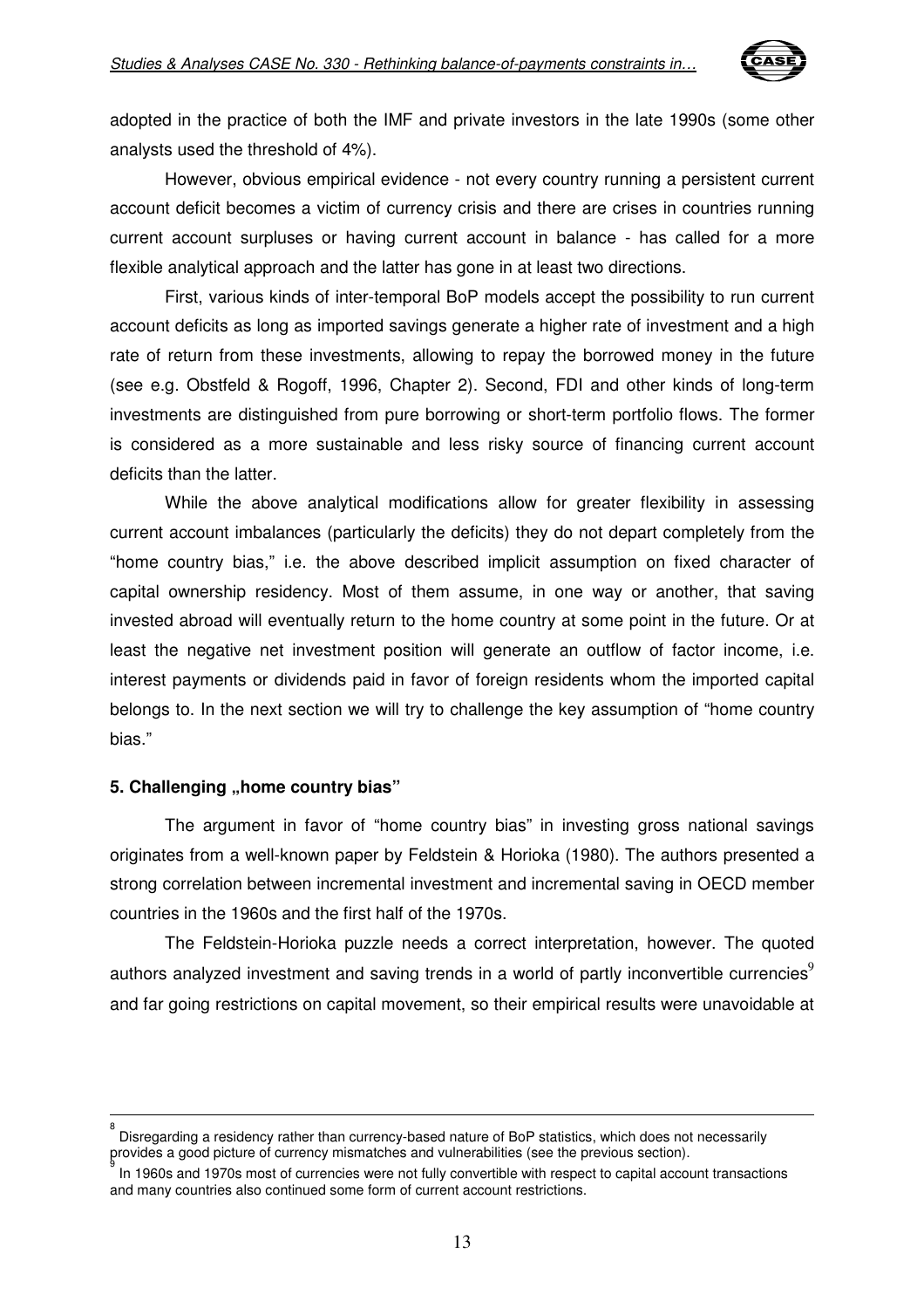

that time<sup>10</sup>. The Feldstein-Horioka puzzle cannot be interpreted in the way that "home country bias" is unavoidable and determined forever.

Feldstein & Horioka's (1980) findings were challenged in the subsequent debate on various grounds – see e.g. Roubini (1988) and Taylor (1994). On the other hand, other authors like Eichengreen (1992) and Jones & Obstfeld (1997) tried to confirm Feldstein & Horioka's (1980) results in relation to the pre-WWII gold standard era. More recent studies based on 1990s data do not confirm the strong evidence of the Feldstein-Horioka puzzle, at least in relation to EU countries - see e.g. Blanchard & Giavazzi (2002); Hericourt & Maurel, 2005. However, Feldstein (2005) himself tries to defend the contemporary relevance of his previous findings - at least in relation to large OECD countries.

The world economy has changed radically and the globalization process has rapidly progressed from the time when Feldstein & Horioka's (1980) paper was published. Without any doubt, we live now in a world of substantial and increasing saving-investment imbalances in respect to individual countries and their regional groups (see Figure 1).

The similar was also true in the distant past. Obstfeld & Rogoff (1995) give the example of Canada running a high (up to 10% of GDP or more) and persistent current account deficit, financed mostly by the sustained inflow of British capital for at least three decades: from the 1880s until the beginning of WWI. Ferguson (2004, pp. 188-189) gives evidence of the persistent character of large-scale capital export from the UK to British colonies at the end of the 19th and beginning of the 20th century.

<sup>10&</sup>lt;br><sup>10</sup> Feldstein & Horioka (1980, p. 317) were aware that "*with perfect world capital mobility, there should be no* relation between domestic saving and domestic investment: saving in each country responds to the worldwide opportunities of investment while investment in that country is financed by the worldwide pool of capital. Conversely, if incremental saving tends to be invested in the country of origin, differences among countries in investment rates should correspond closely to differences in saving rates". They also realized that capital mobility was "...limited by institutional barriers and portfolio preferences" (p. 328).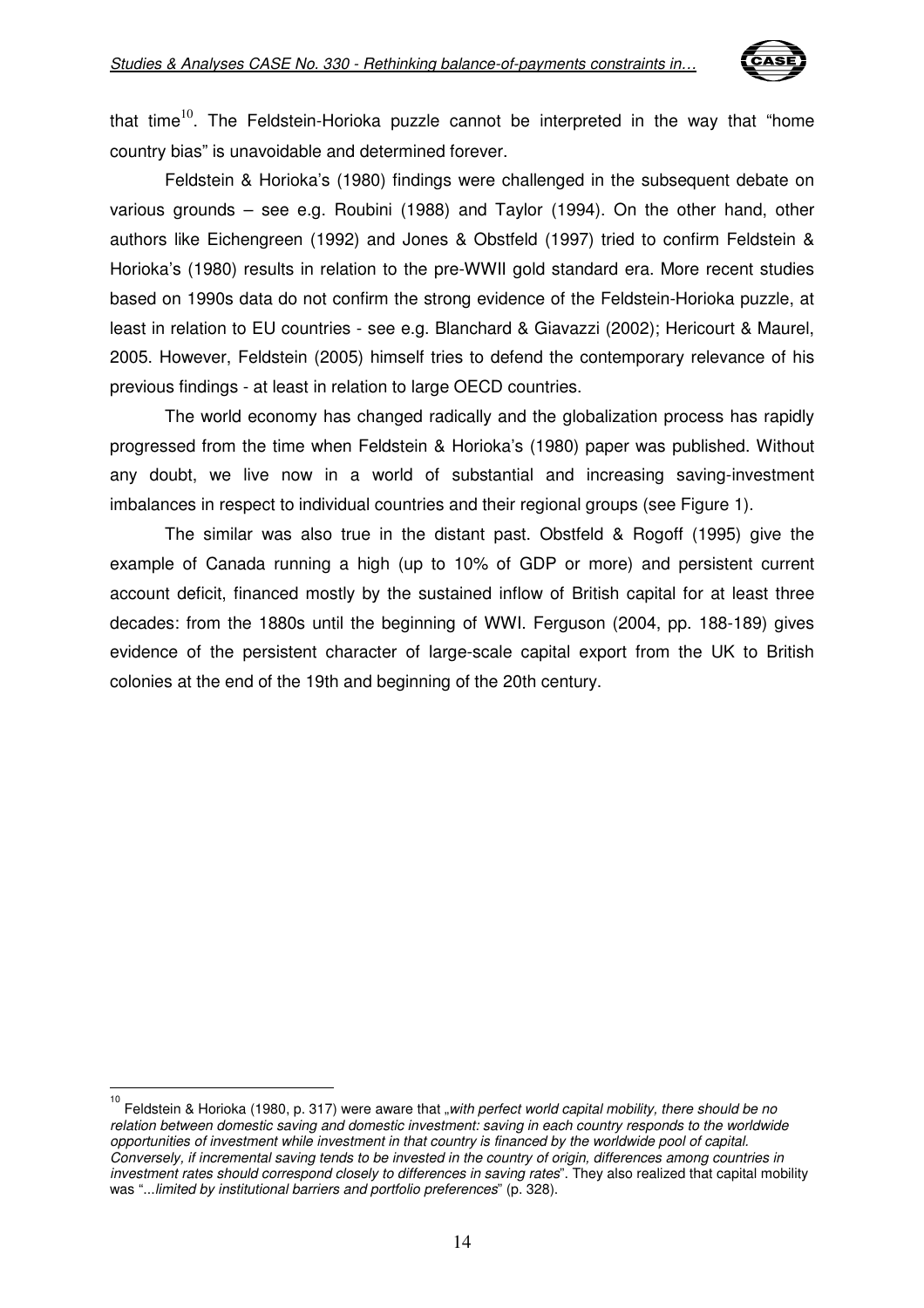

#### **Figure 1**



#### **6. Alternative analytical framework**

Let us think about an alternative analytical framework based on the following assumptions, which seem to reflect more accurately the contemporary world economy:

There is unrestricted international capital movement. This means the absence of serious administrative, tax or quasi-tax restrictions on moving savings from one country to other. This does not mean necessarily the same tax and regulatory regime in each country under consideration and the absence of any cross-border transaction costs. The differences in national tax and regulatory regimes as well as in national macroeconomic policies, political regimes and their stability, etc. contribute to the expected country risk premium and, consequently, they influence the expected rate of return (see Assumptions 3 and 4 below). The cross-border transaction costs may also be related to differences in legal and regulatory regimes (with respect to investment decisions, mergers, acquisitions, etc.), transportation and communication costs, usage of different languages and different currencies (including the exchange rate risk – see below). Generally, we do not substantially consider transaction costs other than those associated with exchange rate risk and, for the sake of simplicity, we will omit them in our further analysis.

Major sources of capital do not have a country of origin. This is connected with the transnational character of major corporations, financial institutions and investment funds,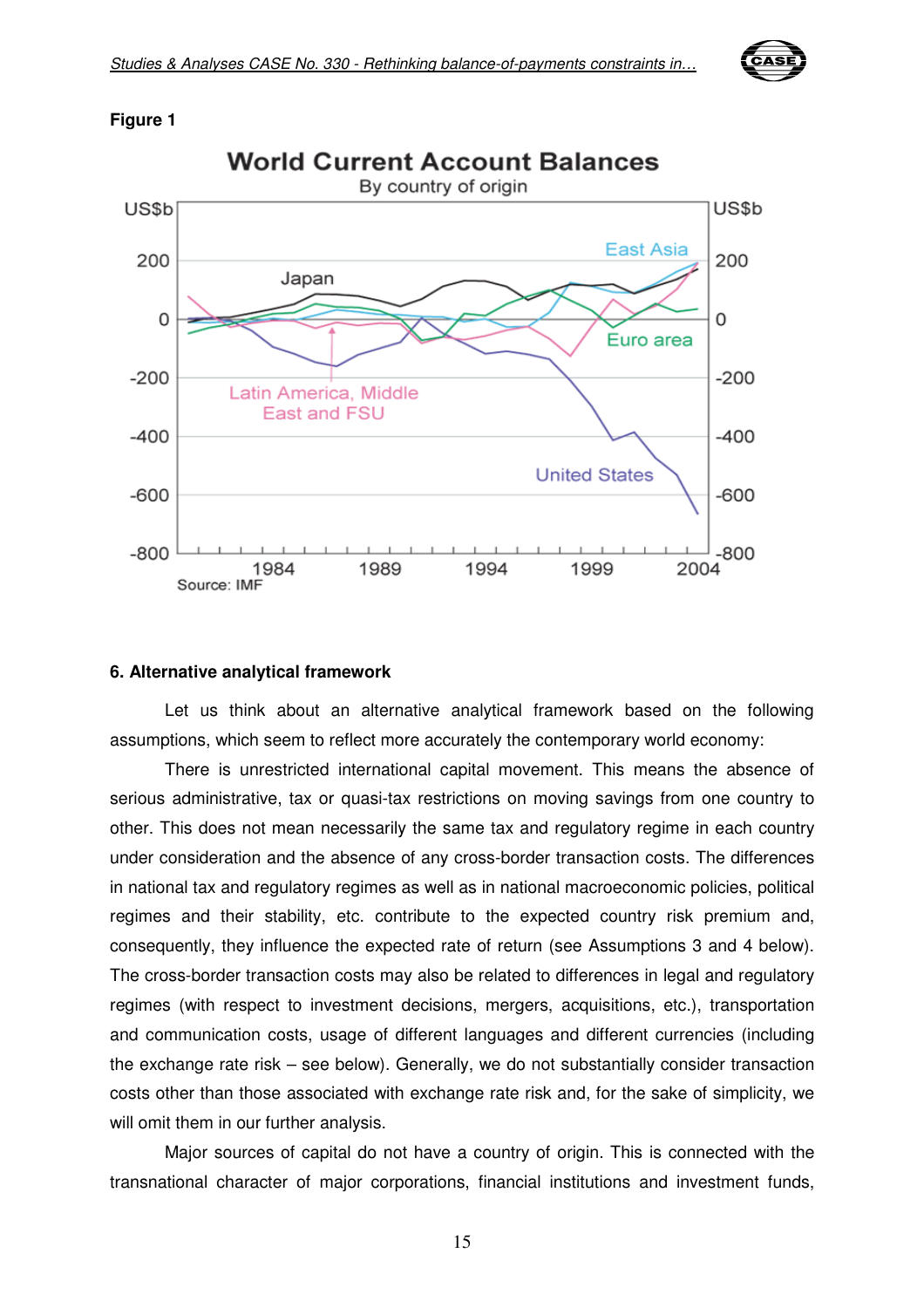

even if they invest on behalf of residents of concrete countries. In addition, with free movement of people, physical persons (especially wealthy ones) may change easily their country of residence (domicile), moving together with their accumulated savings $^{11}$ .

Investors represent the private sector and seek the highest rate of return in their investment/ reinvestment decisions, regardless of which concrete country their decisions concern. Each individual rate of return consists of two major components: (i) country-related component reflecting a country's tax and regulatory environment, provision of public goods, macroeconomic and political risk premium, etc., i.e. all factors which are popularly labeled a country's business or investment climate (see Assumption 1 above); (ii) project-related component.

There is not necessarily a diminishing rate of return in relation to a country-related component. This means that country A may offer a higher rate of return than country B for similar projects for a long period of time due to factors mentioned in Assumption  $3^{12}$ .

The consequent adoption of these four assumptions leads us to definite questioning of a "home country bias" in investment decisions. The higher expected rate of return in the home country (as compared to others) can serve as the only rational explanation of any "home country bias" under the above assumptions.

The practical implications go as follow: the initial investment in country A done by resident of country B does not need to return (be repaid) to country B as long as country A offers a higher rate of return, the form of investment financing (credit or equity) notwithstanding. The same concerns factor income from this investment (interest or dividend), which will be reinvested in country A instead of being transferred to country B.

However, if the expected rate of return in country A becomes lower than that of country B for any reason (because of investment climate improvement in country B or its deterioration in country A) the direction of capital movement will change. Not only capital originated from country B will go back to this country but also residents of country A will move their capital and factor income from this country to country B.

The new set of assumptions proposed in this section does not mean that country A is immunized from the danger of capital outflow with all the associated negative economic and social consequences. However, the danger of such outflow comes from change in the

 $\frac{1}{11}$ 

In fact, this is nothing uncommon in world economic history. In the  $19<sup>th</sup>$  and early 20<sup>th</sup> centuries, emigration from Europe, to North America, Australia and some other colonies and dependent territories also involved capital export to these countries.

This particular assumption seems to distinguish my proposal from the Blanchard & Giavazzi (2002) model, which generally is going in a similar direction as my thinking. However, Blanchard and Giavazzi (2002) argue that current account position depends on the level of a country's development. Less developed countries (the authors concentrate on the examples of Portugal and Greece as less-developed members of the Eurozone) run current account deficits because they offer a higher rate of return in the process of catching-up growth. Richer countries become capital exporters. This implies an assumption on a diminishing rate of return in relation to a countryrelated component.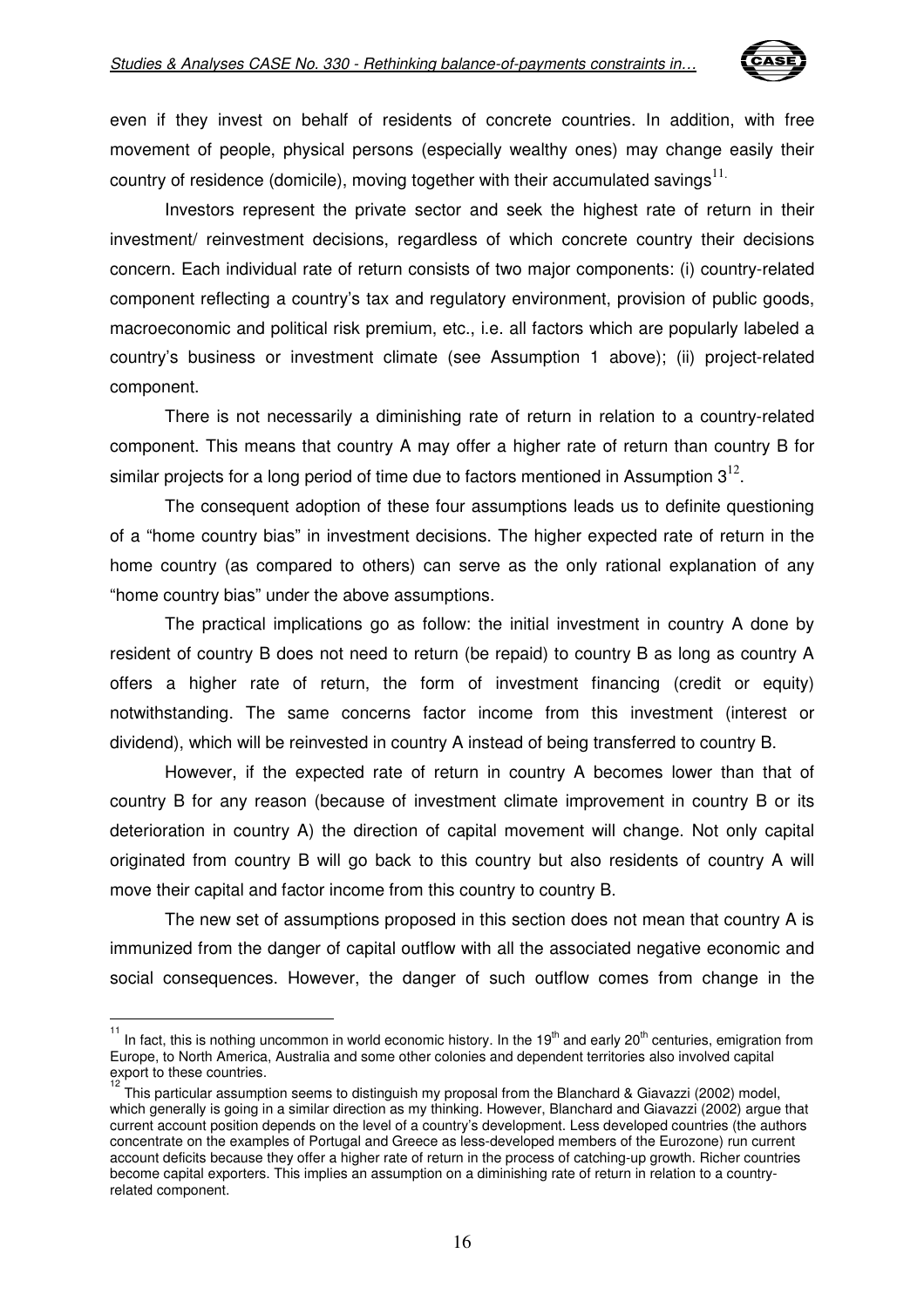

country-related component of the expected rate of return (comparing to other countries) rather than from the non-resident origin of the invested capital.

Does the current account and country's net IIP still matter under the above assumptions? The answer is partly positive as far as countries A and B from our model have different currencies and run uncoordinated monetary and fiscal policies. If the current account deficit of country A is considered by investors as too high and the country's liabilities in foreign currency as unsustainable, it can lead to an increase in the exchange rate risk premium of country  $A^{13}$  (the expected depreciation of A currency against that of B) and decline of the expected rate of return. In case of substantial changes in market perception of exchange rate risk premium it may trigger a sudden capital outflow (both "domestic" and "foreign") and currency crisis.

The above means that some elements of the traditional BoP analytical approach still hold although other assumptions specified above weaken somewhat the strength of BoP constraints (at least interpreted in an "orthodox" way).

In order to eliminate the exchange rate risk and BoP constraints completely, country A must have the same currency as country B or peg its currency to currency B in a durable and credible way.

Thus, inside the monetary union, BoP constraints between members disappear definitely and intra-union capital flows resemble capital movement between two regions of one country rather than traditional BoP flows between separate countries. This is particularly true for the EMU, which consists of countries belonging to the Single European Market characterized by four major freedoms (free movement of goods, services, capital and people).

Whether the concept of BoP, current account and IIP of each member country of a monetary union continues to make any analytical sense is an open question for further debate. Continuing the analogy with inter-regional capital flows inside a national economy, one must notice that most countries do not even compute inter-regional current account/ financial flows statistics.

#### **7. Policy implications of the alternative analytical framework**

 $\overline{\phantom{a}}$ 

The alternative analytical framework offered in the previous two sections has far going policy implications. Discussing these implications, we will distinguish two categories of

<sup>13</sup> The earlier remarks related to the residency-based rather than currency-based character of BoP statistics hold true and this is the reason why we talk about the partial relevance of a current account imbalance only. However, we cannot ignore the dominant financial market sentiments (which consider current account imbalances as having some relevance). In addition, in many cases current account imbalances go hand-in-hand with currency mismatches or other serious vulnerabilities, for example, in the area of monetary or fiscal policy.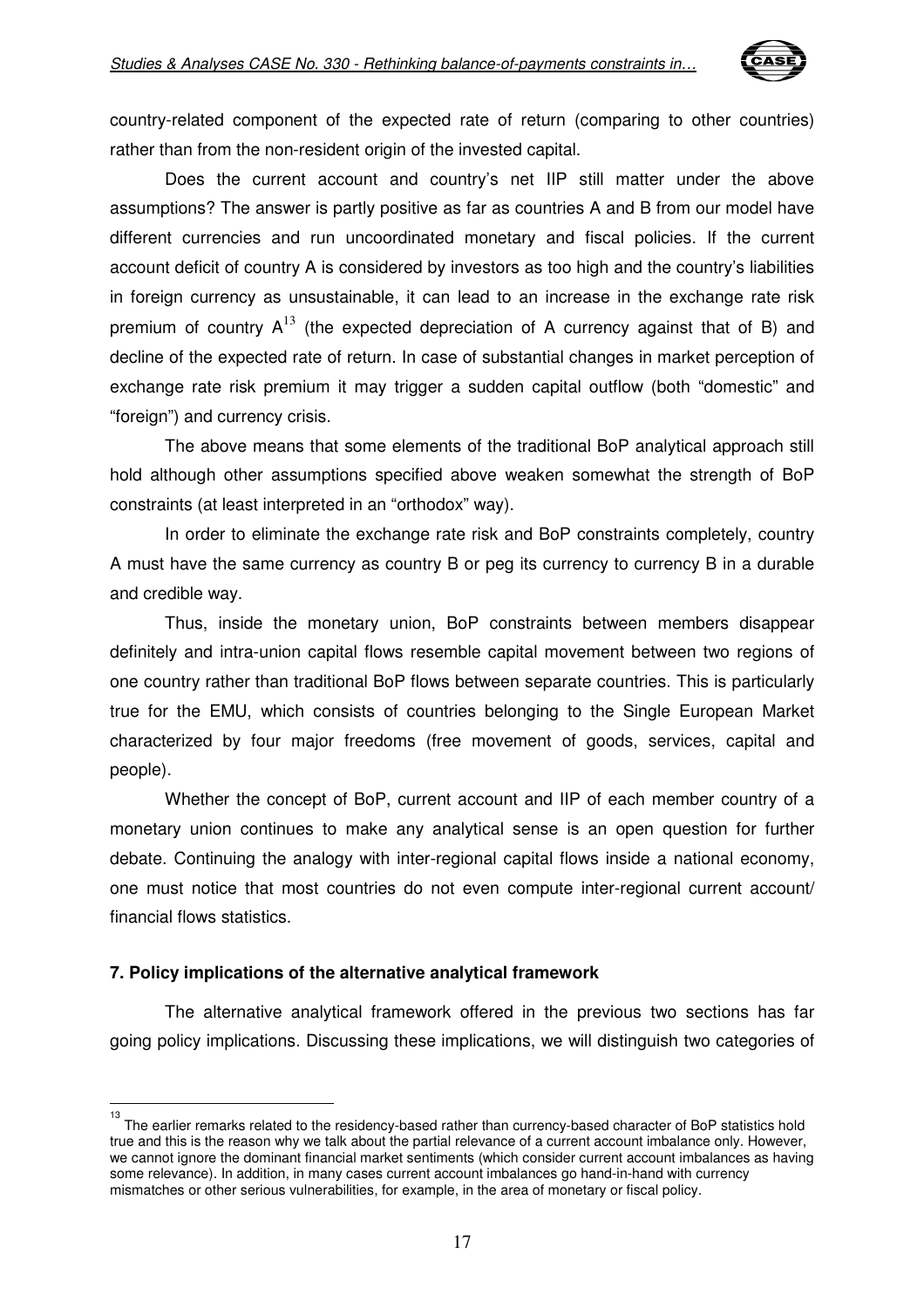

countries: (1) those running their own sovereign currencies; (2) those belonging to monetary unions with a particular emphasis put on the EMU case.

At the very beginning, we must underline, however, that both categories must involve countries, which are opened to capital movement and have effective access to international capital markets. We realize that there is still a substantial number of countries (especially less developed ones), which continue effective restrictions on capital movement or - if they are formally open - do not have, for various reasons (mostly reputational ones), access to international capital markets, i.e. they are neither able to borrow (this relates to both public authorities and private entities), nor to attract FDI and portfolio investment.

Returning to the countries which are open to capital movement and belong to the first category, BoP constraints still hold in their case but their actual meaning differs from the "traditional" (or simplified) approach described in Section 3. If international capital markets consider the current account imbalance (especially deficit) of any country or group of countries as sustainable, it may be run for a very long period of time, almost indefinitely. Other countries may become, for various reasons, sustainable capital exporters14. The hypothesis on persistency of cross-country saving-investment imbalances in the well integrated global economy finds support in a vast empirical evidence – both contemporary (see Orsmond, 2005) and historical (of the second half of 19th century and beginning of 20th century).

The market perception of sustainability bases on a very individual country-specific assessment involving several economic and political variables, which may be summarized as the expected rate of return in the long run. The exchange rate risk premium is one of the factors influencing the expected rate of return and under some circumstances it may increase rapidly triggering a sudden capital outflow. However, it is worth remembering that (i) the increase in exchange rate risk premium and resulting capital outflow may not be necessarily determined by any particular size of a current account deficit or country's IIP, or their change but by other factors (ii) if this happens it will affect the behavior of all capital owners, disregarding their country of residence.

Whether national economic policy can control the current account balance in an economy fully open to capital flows is an additional and very controversial issue. The room for maneuver for national monetary policy in a small open economy is very limited (see Dabrowski, 2004). Attempts to target current account or conduct any kind of current-account

 14 The reasons why some countries or group of countries run permanently excessive saving rates (comparing to their investment rates) merit a separate discussion as they are outside this paper's thematic agenda. Here we will limit ourselves only to suggesting a set of possible hypotheses: poor investment climate diminishing a national investment rate and encouraging capital flight, long-term demographic, institutional and structural characteristics determining high national saving rates, windfall gains generated by fluctuations in commodity prices (the case of oil-producing countries in the first half of the 2000s), systematic central bank interventions to keep exchange rate undervalued, etc.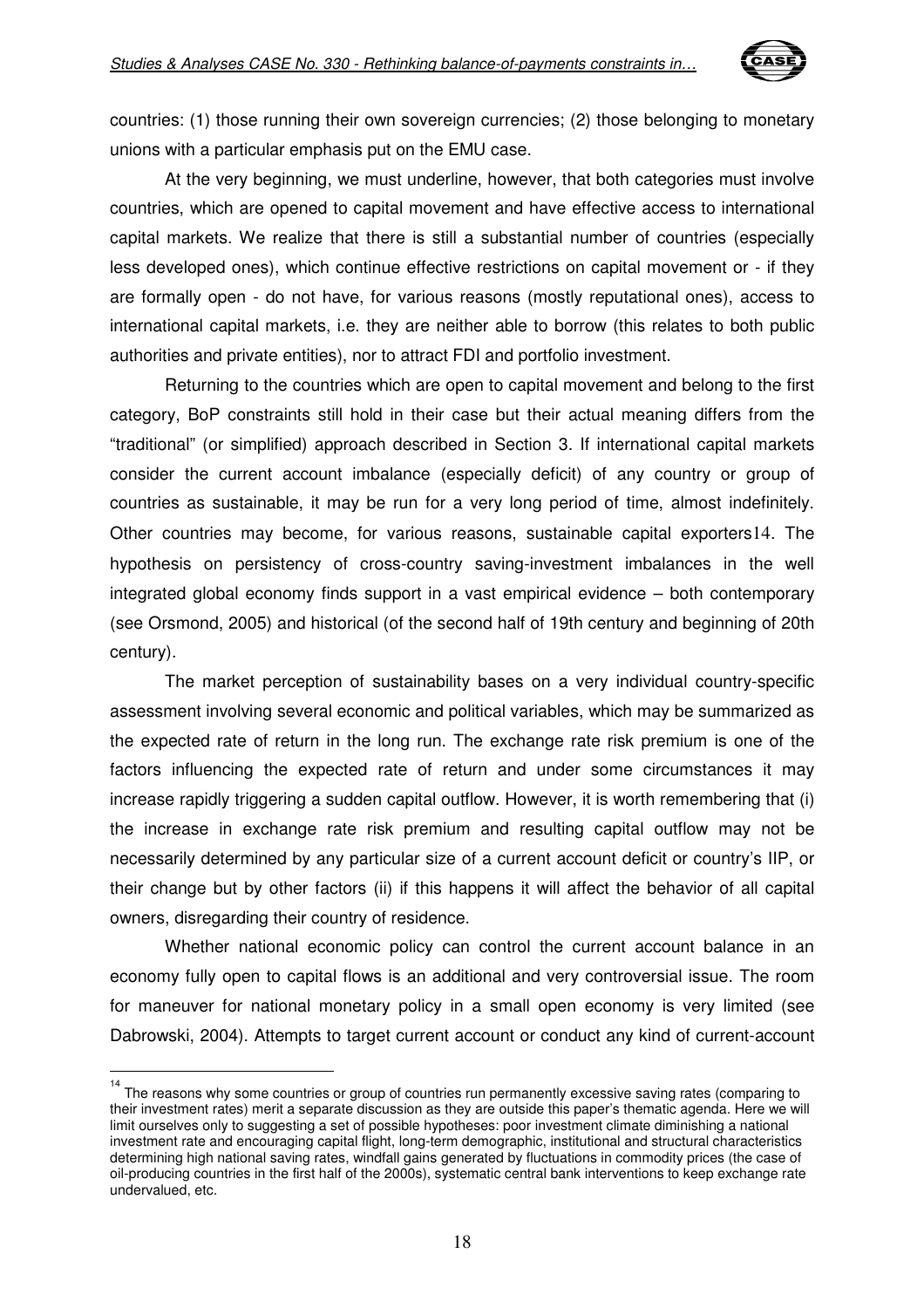

motivated exchange rate engineering stay in conflict with the anti-inflation mission of a central bank (see Dabrowski, 2002). They contradict the direct inflation targeting framework adopted by an increasing number of countries running sovereign monetary policies (this strategy requires a free floating exchange rate).

The potential of fiscal policy to correct current account imbalances is also questionable. The concept of twin deficits (i.e. the current account deficit resulting from fiscal deficit) can hardly find empirical support in a world of high capital mobility. Fiscal contraction widely considered as one of the measures to diminish current account imbalances may not necessarily bring the expected results due to the 'crowding-in' effect (see Rostowski, 2001). Successful fiscal adjustment is usually perceived by investors as a factor decreasing country risk (i.e. increasing the expected rate of return) and triggers bigger private capital inflow leading to higher account deficits. Obviously, fiscal consolidation is highly recommended for other policy reasons even if it cannot help to improve the current account position.

Regarding the second analyzed category, a common currency eliminates exchange rate risk with respect to capital flows inside a monetary union but there is still exchange rate risk with respect to other currencies. In the case of the Eurozone this concerns, for example, capital flows denominated in USD, GBP, CHF or JPY. This means that the BoP constraints hold with respect to the entire common currency area (for example, the Eurozone) but do not matter with respect to its individual member countries. For the latter, the entire analytical concept of BoP seems to lose its importance (see similar conclusion of Blanchard & Giavazzi, 2002). So blaming the Baltic countries, which are already part of the Eurozone (although not the EMU yet) for their supposedly excessive and unsustainable current account deficits (Deutsche Bundesbank, 2006), misses the point.

The above quite radical conclusion does not mean that entering a monetary union immunizes a country from any macroeconomic or financial risk. Hypothetically, the entire common currency area (like the Eurozone) may become a victim of a BoP/currency crisis. The individual member country can suffer a public debt crisis as a result of irresponsible fiscal policy. It can also experience an unsustainable investment, credit or asset bubble (and subsequent bust) but this is a matter of prudent lending/ investment/ financial intermediation rather than a traditional BoP problem. In fact, this kind of crisis can also happen inside the national economic area without the participation of foreign investors. True, the impact of such a "regional" crisis may affect the entire common currency area depending on the scale of the shock and other circumstances (similarly to the impact of a "local" crisis inside any individual country).

In addition, if the expected rate of return deteriorates for any reason (as compared to other countries forming a common market) the net direction of capital movement will be reversed and the economy will have to adjust. However, this will affect both "foreign" and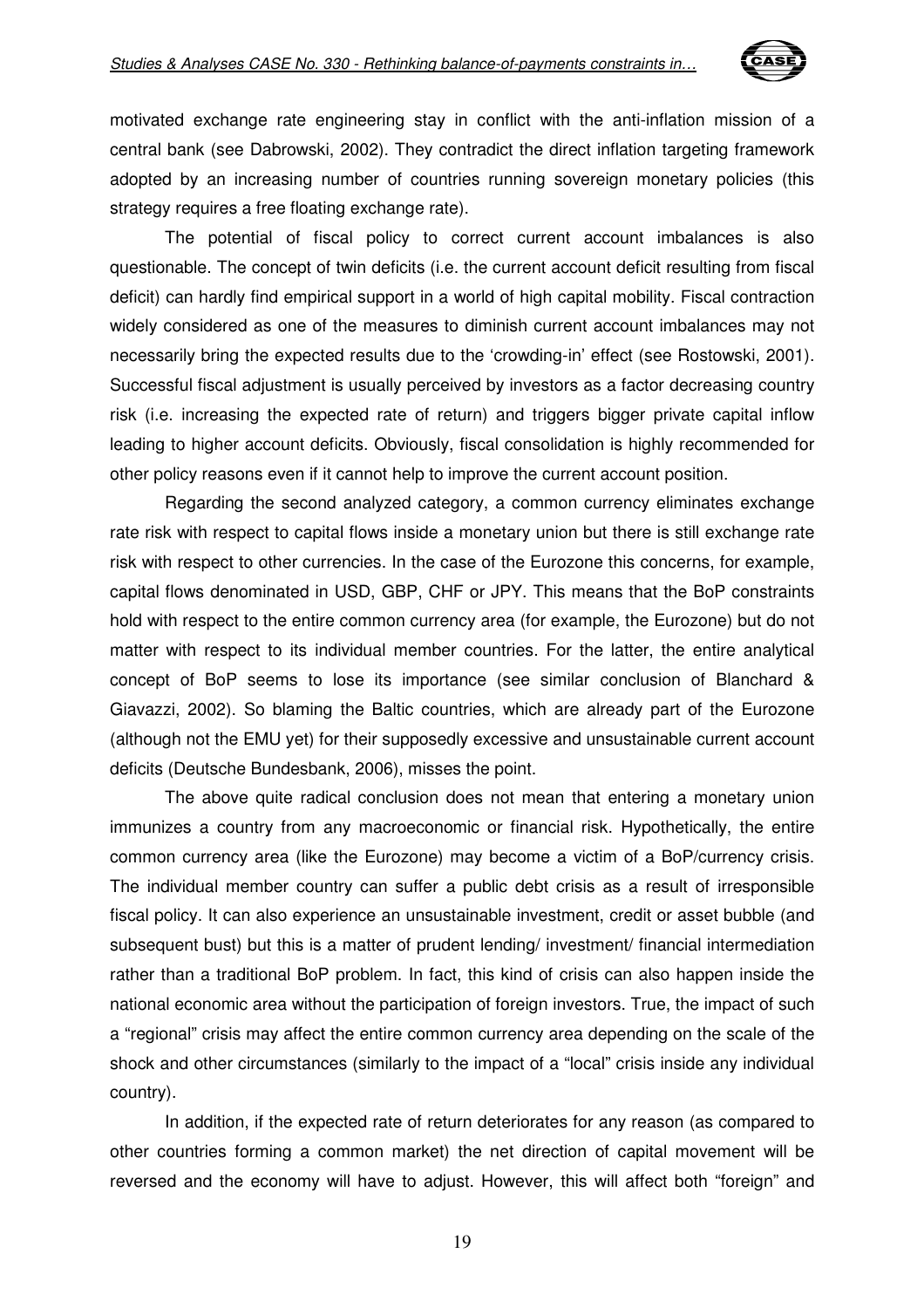

"domestic" capital, which will seek other investment destinations. The geographic origin of capital and the previous BoP record will be irrelevant here. Again, this can also happen inside an individual country (among its regions) and must be addressed by means other than exchange rate adjustment.

#### **8. Final remarks and conclusions**

We live in an era of rapid globalization, which particularly affects cross-border capital flows and financial markets. The sovereignty of national economic policies and their ability to control individual economic processes and macroeconomic variables is gradually decreasing. This is particularly true in the case of deeper regional integration like the EU and EMU.

Several theoretical and analytical concepts elaborated with respect to national, closed or partly closed, economies have lost partly or entirely their practical relevance. Attempts to continue to use them as analytical tools and the basis of policy prescriptions may bring more harm than good. The traditional BoP concept and current account imbalance as an indicator of a country's macroeconomic health may serve as the key examples.

In a world of free capital movement the geographic origin of capital has lost its importance (because of the ease with which one can change its domicile) and capital invested abroad does not need to return to the country of "residence". There is no "home country bias" in investment decisions anymore; the expected rate of return is the key parameter determining these decisions. Some countries may offer a higher rate of return for a long period of time, becoming persistent capital importers, while others may offer a surplus saving on a sustainable basis.

As far as a country has a separate currency and runs its own monetary policy, the exchange rate risk remains and BoP constraints continue to hold some relevance (as one of the factors determining exchange rate risk). However, one must recognize that national economic policy has very limited possibilities to influence current account balance. Entering the monetary union eliminates entirely these constraints, although other kinds of macroeconomic constraints and risks remain in force.

There are several issues which require further analysis and discussion. One concerns the rationale of our assumption of the absence of a diminishing rate of return at the country level and the role of the so-called systemic competition between countries in determining the expected rate of return.

Another question relates to sources and policy determinants of excessive savings in capital exporting countries and the sustainability of their saving-investment surpluses. This issue is closely linked with the ongoing debate on the role of demand vs. supply ("push") factors in shaping the saving-investment imbalances.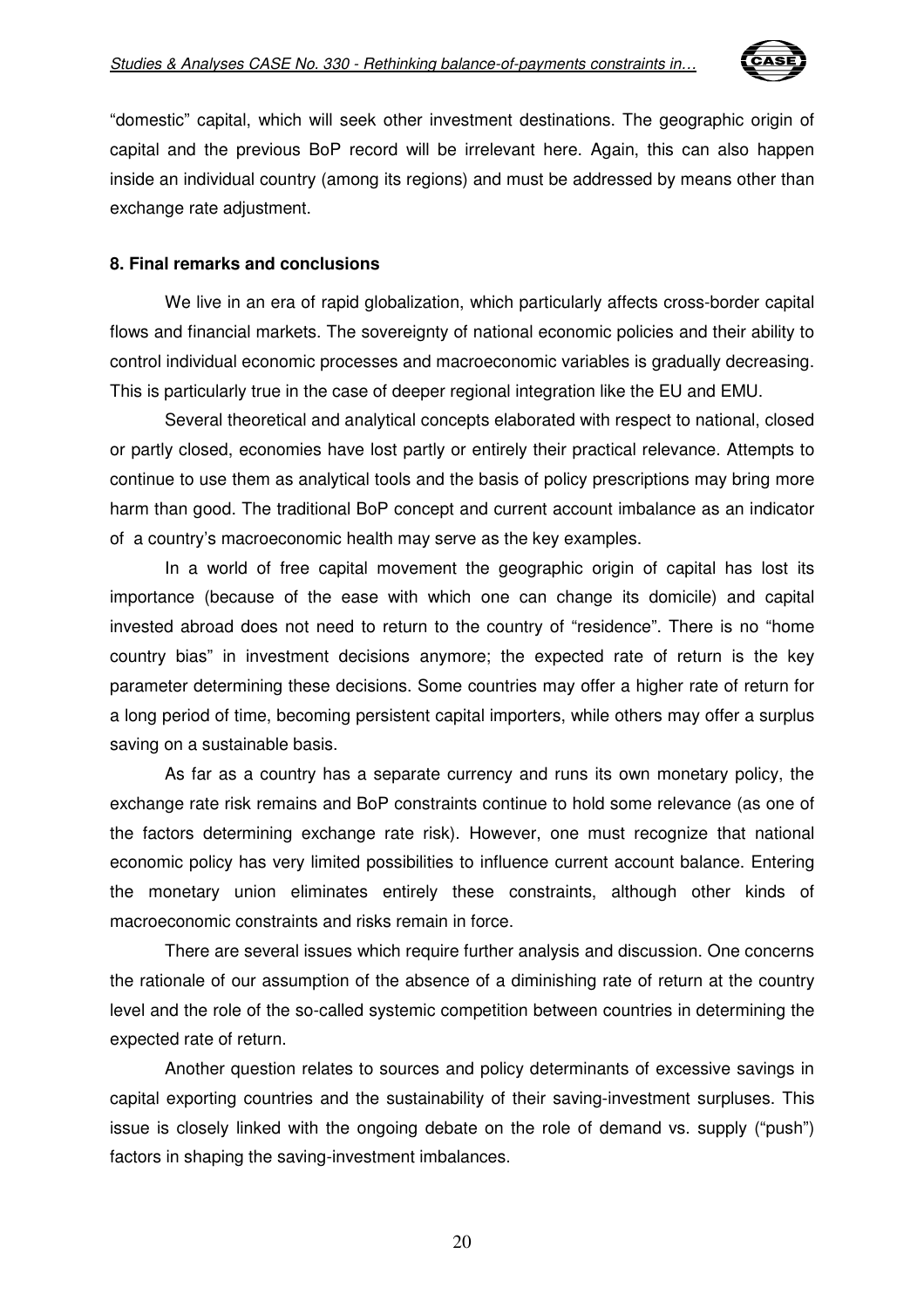

One can also ask what are the possibilities (if any) to influence the current account position in a national economy fully open to international capital movement. If the answer is negative then the following question concerns the way in which a small open economy may insure itself against the danger of a BoP crisis.

Inside the monetary union one may continue discussion whether cross-country saving-investment imbalances have exactly the same nature as cross-regional imbalances inside the national economy and whether the way of financing these imbalances is similar or not.

The above list is far from being complete and it indicates that we are only at the beginning of a serious intellectual effort to rethink the traditional BoP analytical framework.

#### **References:**

Bernanke, B. (2005), The Global Saving Glut and the U.S. Current Account Deficit, speech at the Sandridge Lecture, Virginia Association of Economics, Richmond, 10 March, http://www.federalreserve.gov/boarddocs/speeches/2005/200503102/default.htm

Blanchard, O. & Giavazzi, F. (2002): Current Account Deficits in the Euro Area: The End of the Feldstein-Horioka Puzzle?, Brookings Papers on Economic Activity, No. 2, pp. 147-186

Dabrowski, M. (2001): Global integration of financial markets and its consequences for transition economies, in: Orlowski, L.T. (ed.): Transition and Growth in Post-Communist Countries. The Ten-year Experience, Edward Elgar: Cheltenham, UK & Northhampton, MA, USA, pp. 113-124.

Dabrowski, M. (2003): Disinflation Strategies and Their Effectiveness in Transition Economies, in: Dabrowski, M. (ed.): Disinflation in Transition Economies, CEU Press, Budapest/ New York, NY

Dabrowski, M. (2004): Costs and Benefits of Monetary Sovereignty in the Era of Globalization, in: Dabrowski, M., Slay, B. & Neneman, J. (eds.): Beyond Transition. Development Perspectives and Dilemmas, Ashgate: Aldershot, UK & Burlington, VT, USA, pp. 25-36.

Deutsche Bundesbank (2006): Determinants of the current accounts in central and east European EU member states and the role of German direct investment, In: Monthly Report, Deutsche Bundesbank, Deutsche January, Deutsche Bundesbank, Deutsche January, Deutsche Bundesbank, Deutsche January, http://www.bundesbank.de/download/volkswirtschaft/mba/2006/200601mba\_en\_determinant s.pdf

Eichengreen, B. (1992): Golden Fetters, Oxford University Press, New York, NY.

Feldstein, M. (2005): Monetary Policy in a Changing International Environment: The Role of Capital Flows, NBER Working Paper, No. 11856, December.

Feldstein, M. & Horioka, Ch. (1980): Domestic Saving and International Capital Flows, Economic Journal, vol. 90, pp. 314-329, June.

Ferguson, N. (2004): Colossus, Penguin Books.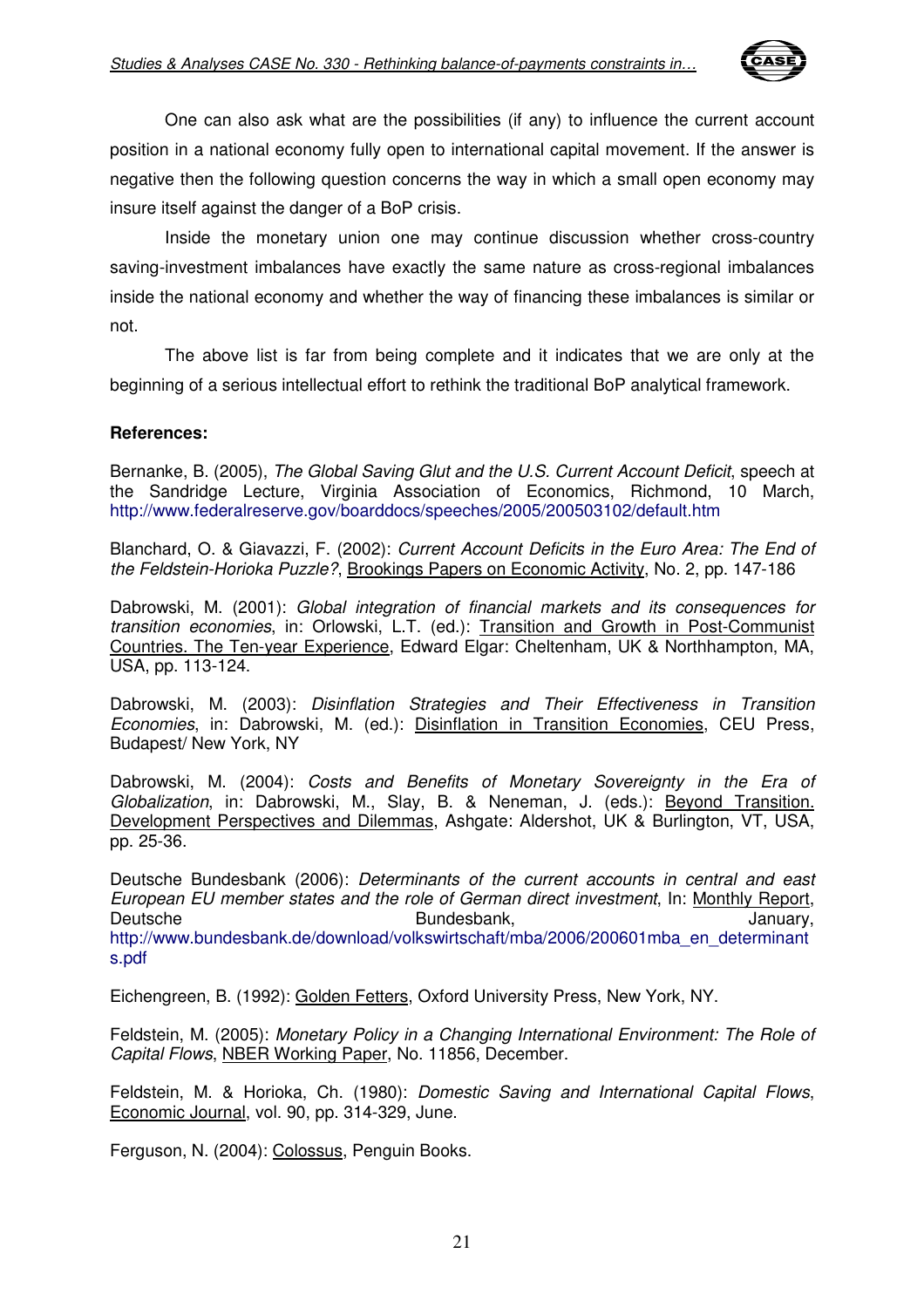

Gros, D., Mayer, T. & Ubide, A. (2006): A World Out of Balance?, Special Report of the CEPS Macroeconomic Policy Group, Centre for European Policy Studies, Brussels.

Hericourt, J. & Maurel, M. (2005): The Feldstein-Horioka Puzzle Revisited: An "European-Regional" Perspective, William Davidson Institute Working Paper, No. 763, April.

IMF (2002): Assessing Sustainability, International Monetary Fund, Policy Development and Review Department, http://www.imf.org/external/np/pdr/sus/2002/eng/052802.pdf

Jones, M.T. & Obstfeld, M. (1997): Saving, Investment and Gold: A Reassessment of Historical Current Account Data, NBER Working Paper, No. 6103, July.

Kaminsky, G., Lizondo S. & Reinhart, C. (1998), Leading Indicators of Currency Crises, IMF Staff Papers, Vol. 45, No. 1

Lane, Ph.R. & Milesi-Ferretti, G.M. (2005): A Global Perspective on External Positions, IMF Working Paper, WP/05/161.

Lane, Ph.R. & Milesi-Ferretti, G.M. (2006): Capital Flows to Emerging Europe, paper presented at the IMF-JVI-NBP Conference on "Labor and Capital Flows in Europe Following Enlargement", Warsaw, January 30-31, http://www.jvi.org/fileadmin/jvi\_files/Warsaw\_Conference/Papers\_and\_Presentations/Lane\_p aper.pdf

Macfarlane, I. (2005): What are the Global Imbalances?, Reserve Bank of Australia Bulletin, October,

http://www.rba.gov.au/PublicationsAndResearch/Bulletin/bu\_oct05/global\_imbalances.html

Milesi-Ferretti, G. M. & Razin, A. (1998). Current account reversals and currency crises: empirical regularities, IMF Working Paper, WP/98/89

Obstfeld, M. & Rogoff, K. (1995): The Intertemporal Approach to the Current Account, in: Grossman, G.M. & Rogoff, K. (eds.): Handbook of International Economics, Vol. 3, North-Holland Publishing Company

Obstfeld, M. & Rogoff, K. (1996): Foundations of International Macroeconomics, MIT Press

Orsmond, D. (2005): Recent Trends in World and Investment Patterns, Reserve Bank of Australia **Bulletin**, **Bulletin, Communistralia Bulletin**, **Communistralia Communistralia** http://www.rba.gov.au/PublicationsAndResearch/Bulletin/bu\_oct05/recent\_trends.html#t1

Rostowski, J. (2001): The Approach to EU and EMU Membership: The Implication for Macroeconomic Policy in the Applicant Countries, in: Dabrowski, M. & Rostowski, J. (eds.): The Eastern Enlargement of the EU, Kluwer Academic Publishers, Boston/Dordrecht/London

Roubini, N. (1988): Current Account and Budget Deficits in an Intertemporal Model of Consumption and Taxation Smoothing. A Solution to the "Feldstein-Horioka Puzzle?", NBER Working Paper, No. 2773, November.

Summers, L. H. (1996): Commentary, in: R. Hausmann and L. Rojas-Suarez, eds.: Volatile Capital Flows, Inter-American Development Bank.

Taylor, A.M. (1994): Domestic Saving and International Capital Flows Reconsidered, NBER Working Paper, No. 4892, October.

WEO (2005): World Economic Outlook, International Monetary Fund, September.